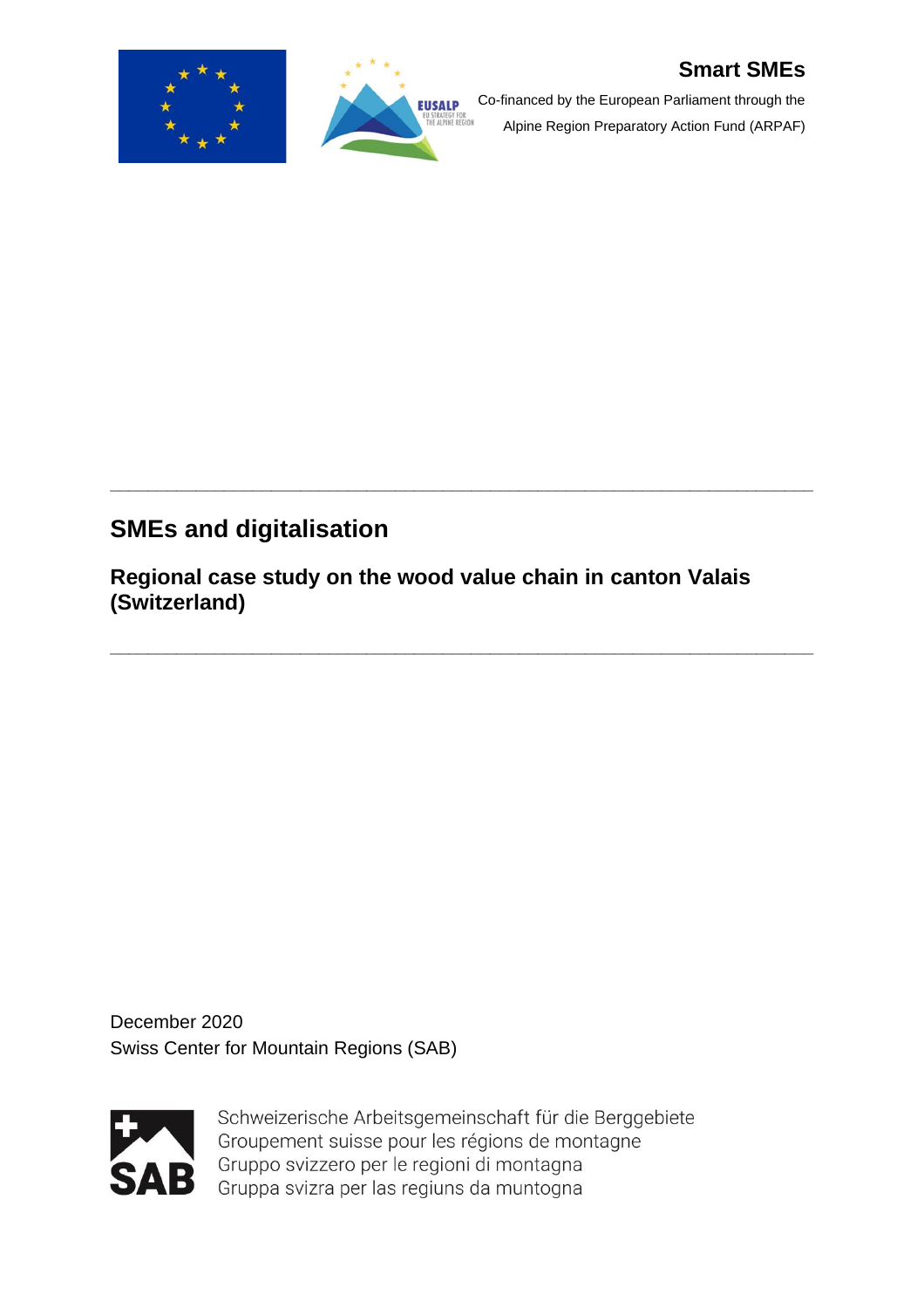



Co-financed by the European Parliament through the Alpine Region Preparatory Action Fund (ARPAF)

This report was produced as part of the Smart SMEs project and was funded by the Alpine Region Preparatory Action Fund (ARPAF II). It was prepared by Thomas Kadelbach in cooperation with Peter Niederer from the Swiss Center for Mountain Regions (SAB) in Berne, Switzerland.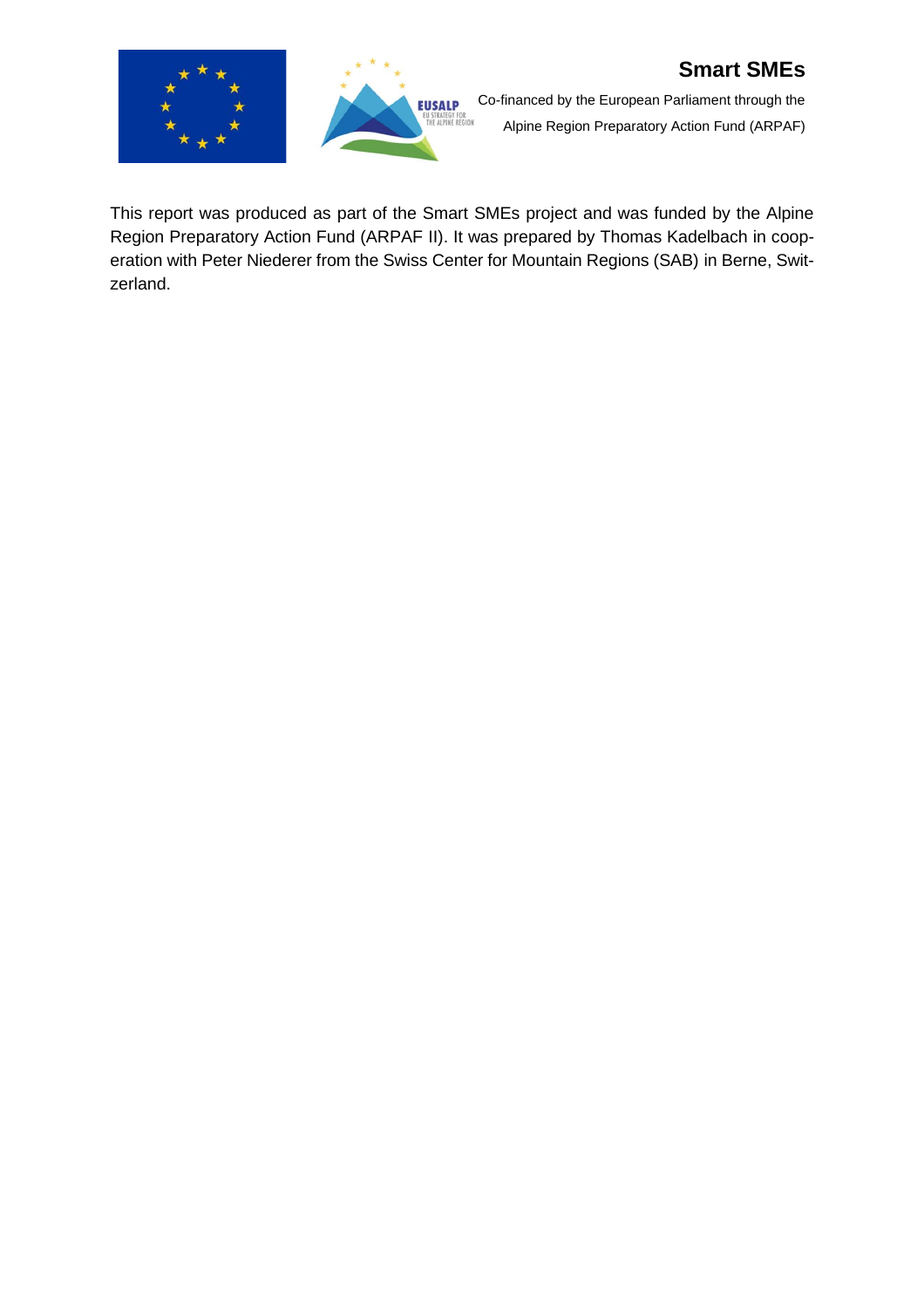



# **Table of contents**

| <b>Introduction</b>                                        | 3              |
|------------------------------------------------------------|----------------|
| Basic statistical data on the Canton of Valais             | 5              |
| Population                                                 | 5              |
| Economy and employment                                     | 5              |
| Small and medium-sized enterprises                         | 5              |
| Value chain wood                                           | $\overline{7}$ |
| Forest area and structure                                  | $\overline{7}$ |
| Forestry and timber industry                               | $\overline{7}$ |
| Schematic representation of the wood value chain           | 10             |
| Challenges and potentials                                  | 10             |
| Digitisation environment and innovation promotion          | 13             |
| <b>Cantonal level</b>                                      | 13             |
| Supracantonal level                                        | 13             |
| <b>Federal level</b>                                       | 14             |
| <b>Educational and research institutions</b>               | 14             |
| Private research expenditure                               | 15             |
| Digital infrastructure                                     | 15             |
| Degree of digitisation of the companies                    | 16             |
| General remarks                                            | 16             |
| Digitalisation as part of the corporate strategy           | 17             |
| Assessment of potentials and risks                         | 18             |
| Areas of application of digital technologies               | 19             |
| Investment in digitisation projects and cost-benefit ratio | 24             |
| Staff qualification and training measures                  | 25             |
| Public support and innovation networks                     | 26             |
| Practical challenges                                       | 27             |
| <b>Conclusions</b>                                         | 30             |
| <b>Source list</b>                                         | 32             |
| Annex                                                      | 33             |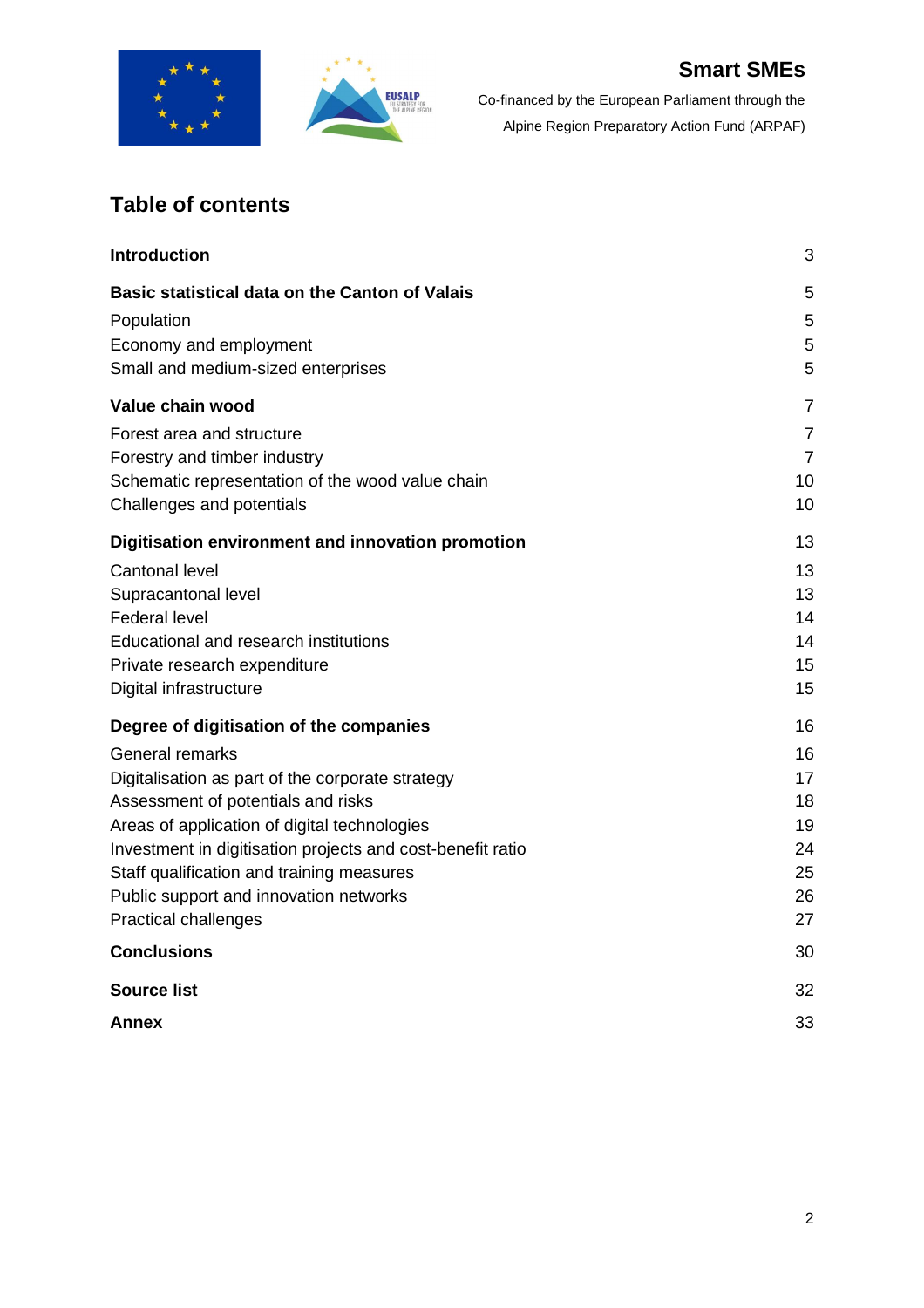



## **Introduction**

Digitalisation is one of the core themes of the macro-regional strategy for the Alpine Space (EUSALP). EUSALP Action Group 5, led by the Val d'Aosta Region and the Swiss Center for Mountain Regions (SAB), explicitly addresses the opportunities of digitalisation for the Alpine Space. On the initiative of the SAB, Action Group 5 joined forces with Action Groups 2 and 3 to analyse the opportunities of digitalisation for SMEs. Under the leadership of the SAB, partner organisations from Germany, Italy, Austria and Slovenia, as representatives of the three aforementioned action groups, launched the "Smart SMEs" project, which runs from 2019 till 2021.

The project aims to analyse the opportunities and challenges arising from digitalisation for small and medium-sized enterprises (SMEs). In particular, the degree of digitalisation of SMEs will be assessed and the most important obstacles will be presented. A particular focus is on SMEs that are part of natural fibre-based value chains, i.e. that produce or process biological resources. In this way, the project aims to contribute to the strengthening of bio-based value chains in the Alpine Space and to promote the sustainable transformation of the economic fundamentals. The Smart SMEs project is mainly funded by the European Parliament's Alpine Region Preparatory Action Fund.

The report presents the results of a regional case study on the potential of digitalisation for the wood value chain in the Swiss canton of Valais. Analogous to the main questions of the "Smart SMEs" project, it includes the following three thematic focal points:

- Wood value chain in the canton of Valais
- Digitisation environment and innovation promotion
- Degree of digitisation of the companies

The synthetic data on the wood value chain in Valais as well as on the digitisation environment and the promotion of innovation are mainly based on literature and internet research and statistical information. To assess the degree of digitisation of the companies, 13 in-depth interviews were conducted (length 1.5 hours at least) with company managers and representatives of associations between June and September 2020. The semi-structured interviews were based on the standard questionnaire of the "Smart SMEs" project (elaborated by project partner BioPro) and focused on regional cooperation in the wood value chain, the company and digitisation strategy, areas of application of digital solutions, the cost-benefit ratio, and opportunities and challenges in connection with the new technologies.

The interviews cover the various production and processing stages of the wood value chain in the canton of Valais. The following companies were interviewed:

- 2 Forestry operations
- 3 Sawmills
- 4 Carpentries and joineries
- 2 architectural offices specialising in timber construction

In addition, discussions were held with the Association of Valais Forests and the Association of Carpenters and Master Carpenters of Upper Valais.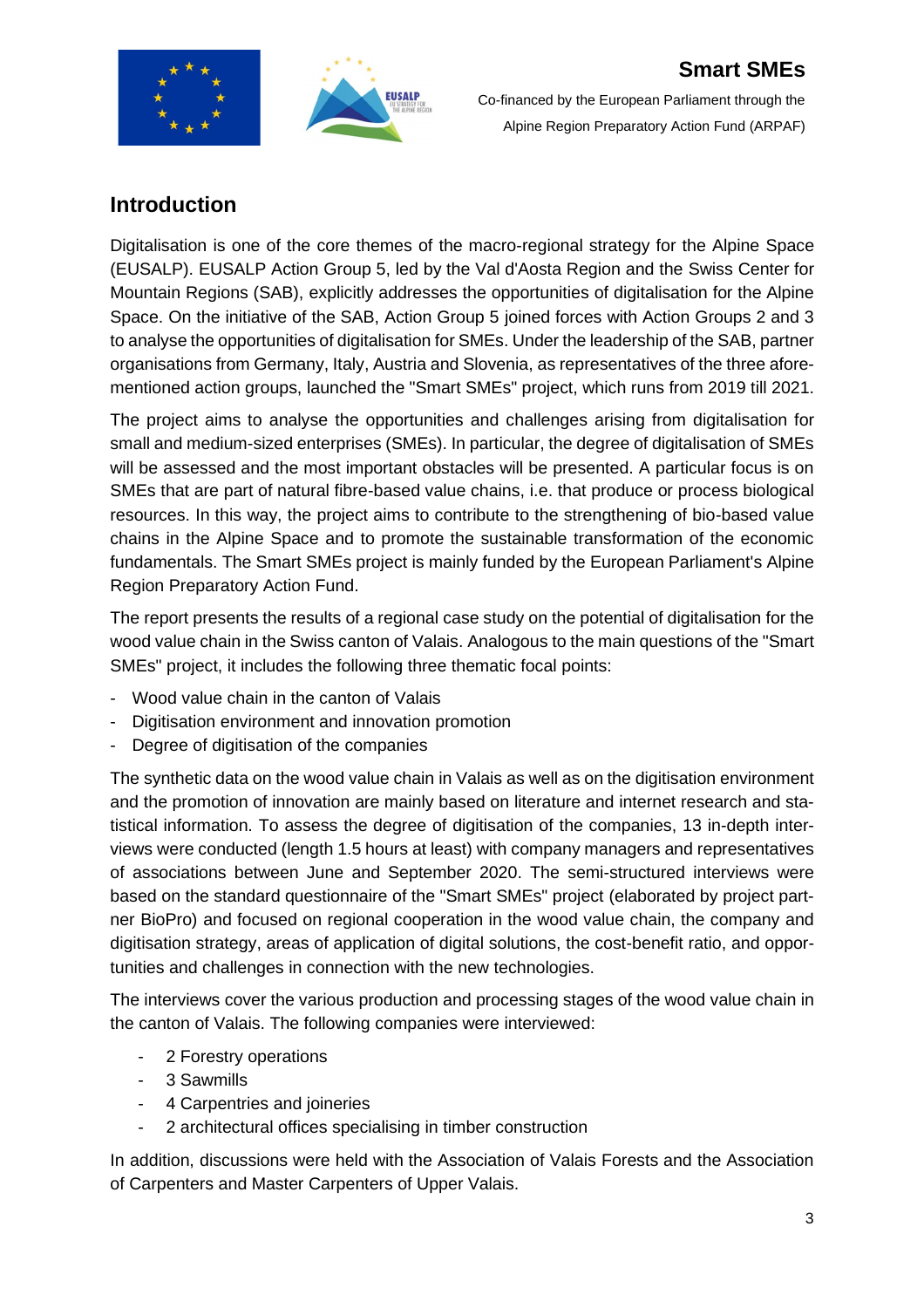



The enterprises surveyed are predominantly small enterprises with 20 to 30 employees. 2 companies have 10 or fewer employees, 1 company has more than 100 employees. The businesses are located in both language regions of the Canton of Valais and in both the main valley and the side valleys.

Due to the limited number of interviews, a statistical analysis of the answers was not carried out. The evaluation of the interviews provides a qualitative perspective of the assessments of the company managers on the topics addressed. The report's conclusions summarise the most important results.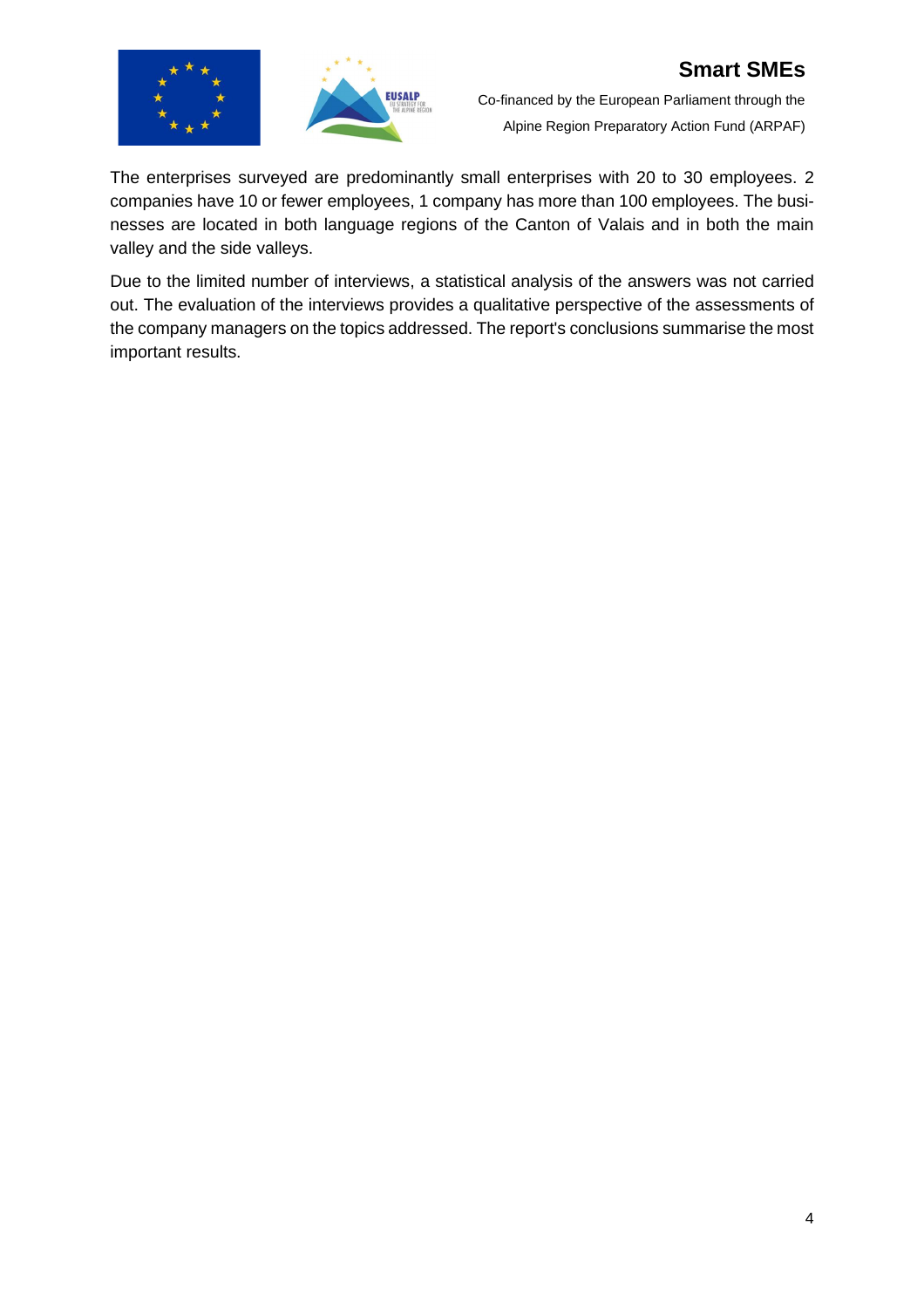

## **Basic statistical data on the canton of Valais**

#### **Population**

The canton of Valais is located in the southwest of Switzerland in the Alpine region and covers an area of 5 224.6 km2. The Rhone Valley between Lake Geneva in the west and the Rhone Glacier in the east, as well as the side valleys to the north and south of this main axis, shape the topographical structure of the canton. In 2018, the permanent resident population of Valais was 341 463. Around two thirds of the population are French-speaking, one quarter Germanspeaking.

#### **Economy and employment**

According to the Federal Statistical Office (FSO), the GDP of the canton of Valais was CHF 18,41 billion in 2017, or CHF 54'083 per inhabitant. This value is significantly below the Swiss average (79'218 francs per inhabitant).<sup>1</sup> The share of the primary sector in the cantonal GDP is around 2 per cent and that of the secondary sector around 28 per cent. The tertiary sector contributes 70 per cent to the cantonal value added. <sup>2</sup>

In 2018, the economy of the Canton of Valais employed 180 185 people. Of these, 10'218 were employed in the primary sector (5,7 per cent), 38'189 in the secondary sector (21,2 per cent) and 131'778 (73,1 per cent) in the tertiary sector. The primary sector has a larger share of employment in the canton of Valais than the national average  $(3,1)$  per cent). 3

#### **Small and medium-sized enterprises**

The analysis of employment by company size class highlights the central importance of small and medium-sized enterprises (SMEs) for the Valais economy. Micro-enterprises with fewer than 10 employees accounted for 37,8 percent of employment in 2017. Small businesses with up to 49 employees accounted for 29,2 per cent of employment, while medium-sized businesses with up to 249 employees accounted for 19,0 per cent. Large enterprises with 250 employees or more accounted for 13,8 per cent of employment: <sup>4</sup>

<sup>&</sup>lt;sup>1</sup> National accounts. Federal Statistical Office.

<sup>&</sup>lt;sup>2</sup> The Valais in figures 2019. Cantonal Office for Statistics and Fiscal Equalisation.

<sup>&</sup>lt;sup>3</sup> Statistics on the structure of enterprises. Federal Statistical Office.

<sup>4</sup> Statistics on the structure of enterprises. Federal Statistical Office.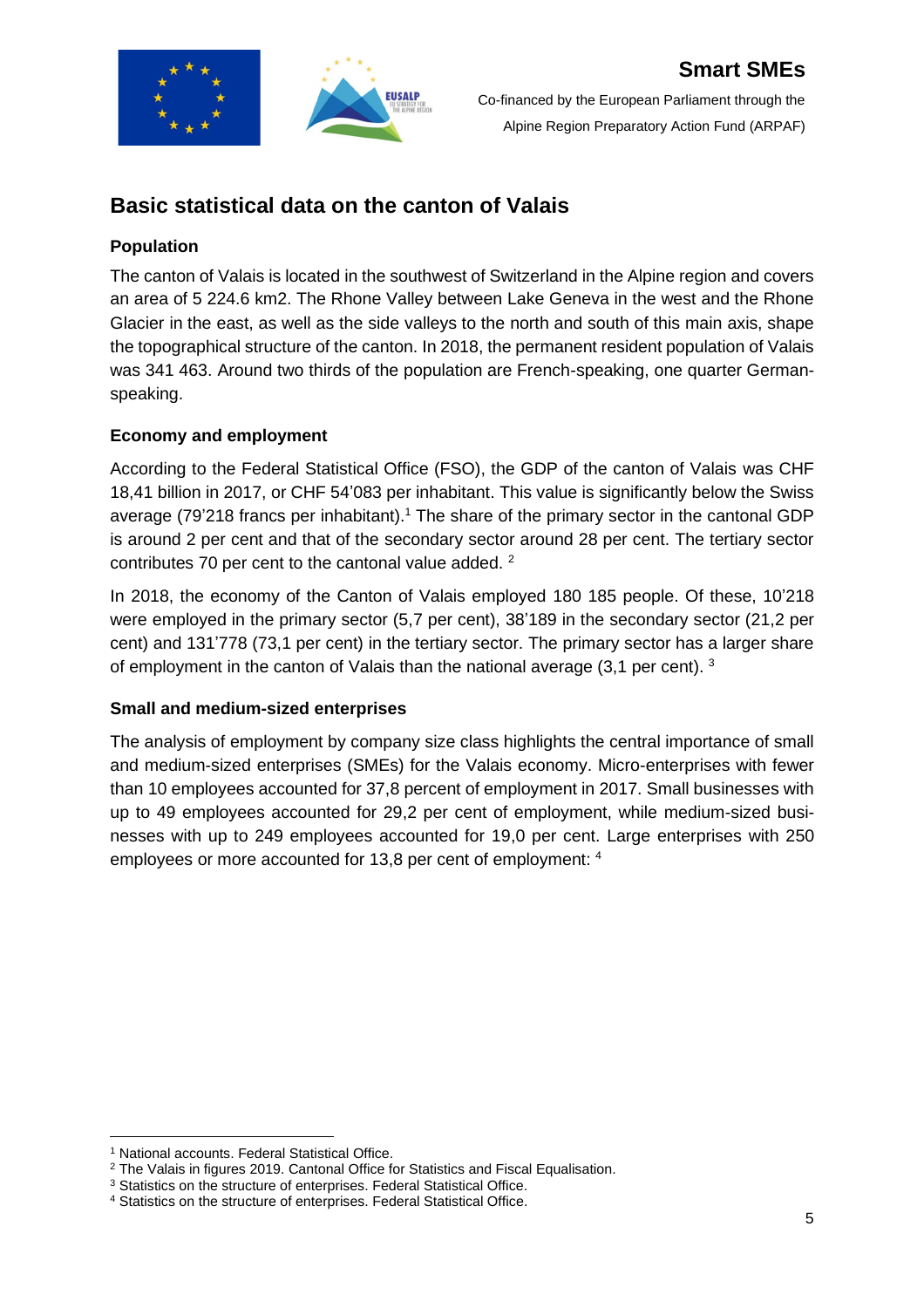

Co-financed by the European Parliament through the

Alpine Region Preparatory Action Fund (ARPAF)



*Source: Federal Statistical Office, statistics on business structure. Illustration SAB.*

The comparative data for Switzerland show that micro and small enterprises are of aboveaverage importance in the Canton of Valais. In 2017, 26,0 percent of Swiss employees worked in micro-enterprises, 21,5 percent in small enterprises and 20,0 percent in medium-sized enterprises. As the chart below shows, large companies accounted for 32,4 per cent of employment in Switzerland: 5



*Source: Federal Statistical Office, statistics on business structure. Illustration SAB.*

In the primary sector of the canton of Valais, the small structures are even more pronounced than in the secondary and tertiary sectors. According to data from the FSO, 78,1 per cent of all employees in the Valais primary sector worked in companies with fewer than 10 employees

<sup>5</sup> Statistics on the structure of enterprises. Federal Statistical Office.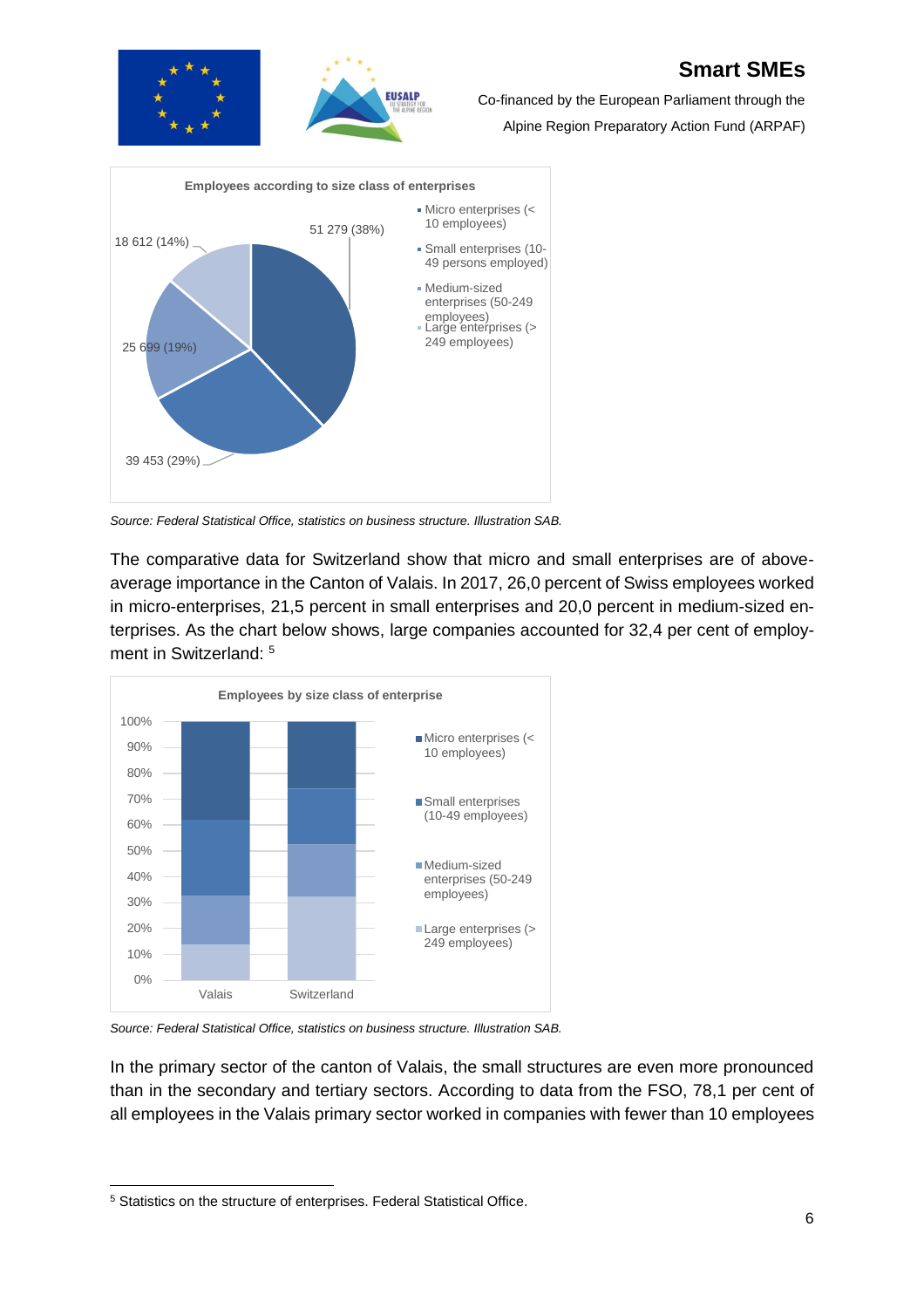

and 18,2 per cent in those with 10 to 49 employees in 2017. Medium-sized companies accounted for 3,7 per cent of employment. There are no large companies with more than 250 employees in the primary sector of the Canton of Valais. <sup>6</sup>

## **Wood value chain**

## **Forest area and structure**

The forest area of the Canton of Valais amounted to around 110,000 hectares in 2019. This accounts for almost a quarter of the canton's total area. More than 90 per cent of the forest is in public ownership and belongs to "Burgergemeinden" or forest cooperatives. At around 9 percent, the share of private forest is marginal. <sup>7</sup>

Depending on the climate and altitude, different forest structures and tree species dominate. On the plain and on the slopes of the Rhone Valley, beech, oak and pine forests predominate. On the subalpine level, mountain spruce forests predominate. Larch and stone pine forests form the upper tree line. Almost 80 percent of the Valais forest consists of conifers. <sup>8</sup>

Due to the alpine topography of the canton of Valais, the protective function of the forest is vital. 87 percent of the Valais forest is classified as protective forest.<sup>9</sup> This means that the forest plays a decisive role in protecting settlements and transport routes from natural hazards such as landslides, avalanches and rockfall. According to the legislation of the Confederation as well as of the Canton of Valais, the maintenance of the protection forest is essentially aimed at preserving the protective function. Utilisation is based on the principle that wood extraction may not exceed natural stand renewal. <sup>10</sup>

## **Forestry and timber industry**

The most important sub-sectors of the forestry and timber industry are forestry, the sawmill industry as well as carpentry, joinery and other timber construction processing companies. Industrial processing of wood is not widespread in the canton of Valais.<sup>11</sup>

In 2019, 103'554 cubic metres of wood were cut in the Valais forest. Out off this, 40,4 percent was stemwood, 13,1 percent industrial wood and 46,5 percent energy wood.<sup>12</sup> As the graph below clearly shows, the amount of wood cut each year varies greatly:

<sup>&</sup>lt;sup>6</sup> Statistics on the structure of enterprises. Federal Statistical Office.

<sup>7</sup> Swiss Forestry Statistics. Federal Statistical Office.

<sup>&</sup>lt;sup>8</sup> Guide to the Valais Forest. Forest, River Engineering and Landscape Service, 2014.

<sup>&</sup>lt;sup>9</sup> Yearbook Forest and Wood. Federal Office for the Environment, 2019.

<sup>10</sup> Cf. https://www.vs.ch/de/web/sfcep/gestion-des-forets-de-protection.

<sup>&</sup>lt;sup>11</sup> Results of the interviews conducted as part of this study.

<sup>12</sup> Swiss Forestry Statistics. Federal Statistical Office.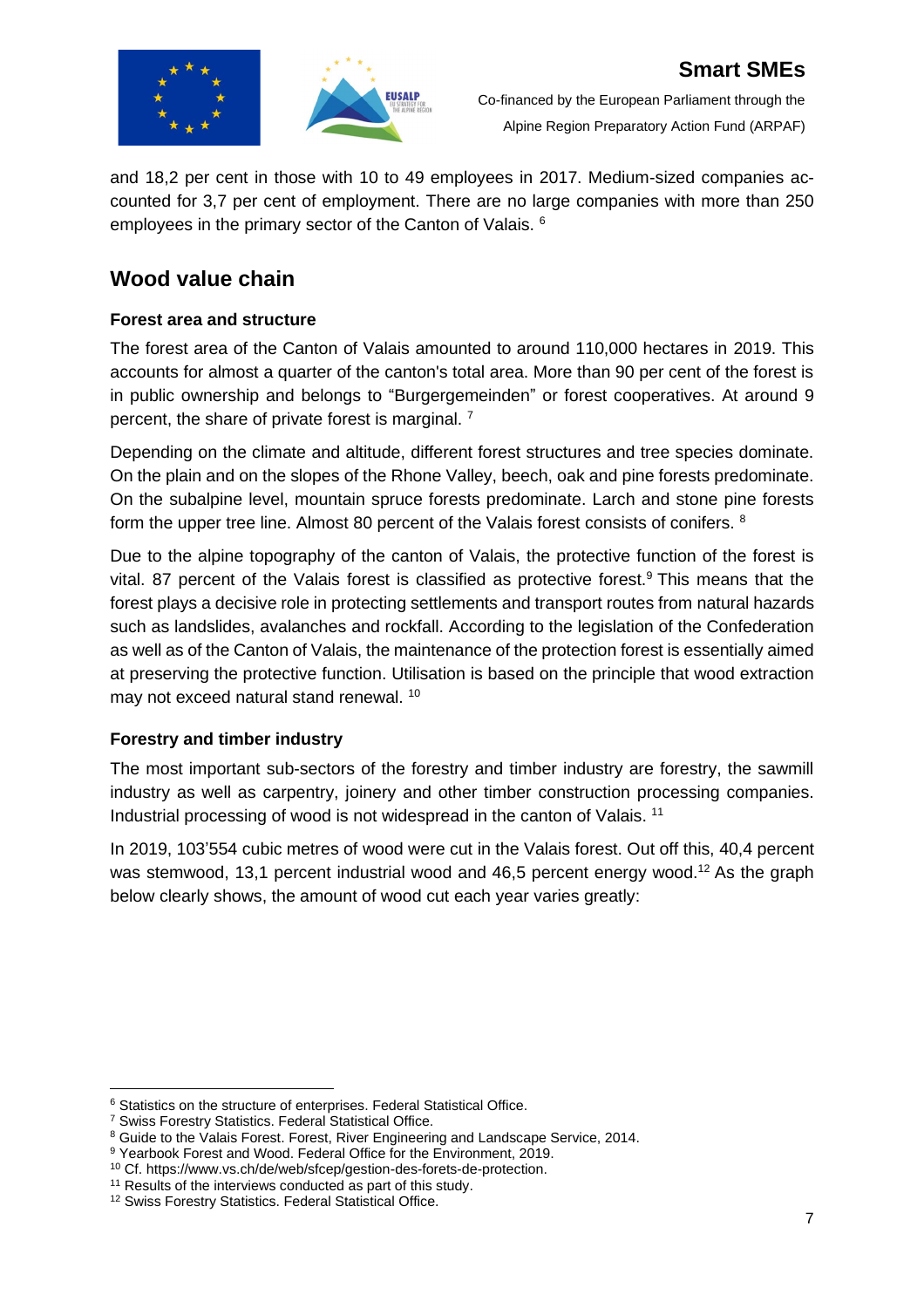

Co-financed by the European Parliament through the

Alpine Region Preparatory Action Fund (ARPAF)



*Source: Swiss Federal Statistical Office, Swiss Forestry Statistics. Illustration SAB.*

Between 2004 and 2019, the average annual timber harvest was 110'256 cubic metres. During this period, the largest timber harvest in terms of volume was in 2010 with 145'730 cubic metres.

The annual increase in forest area in the canton of Valais is estimated at around 1'000 hectares.<sup>13</sup> The volume of wood harvested is almost four times lower than that produced by the forest. The under-utilisation leads to a high proportion of forests that have a regeneration deficit. A resource policy that is more strongly oriented towards the use of wood is therefore an important concern of the canton and the forestry sector. <sup>14</sup>

## *Forestry operations*

In the canton of Valais, public forest owners usually entrust the care and management of the forest to forestry companies. These are mostly public-law corporations that carry out their tasks on behalf of the communes and in which the communes have a direct stake. In many cases, they are organised as special-purpose associations across municipalities. The canton of Valais currently has 34 forestry operations that take care of the management of almost 108'000 hectares of forest area.<sup>15</sup> In total, around 370 people were employed in the forest enterprises in 2019. Most forest enterprises employ fewer than 20 people. <sup>16</sup>

In addition to the harvesting of timber in the sense of sustainable forest management, the forest enterprises take on other tasks such as the maintenance of protective structures and paths. The use of the harvested wood varies depending on the quality. As a rule, the forest enterprises sell good quality roundwood to sawmills and planing mills in the region. Due to the high transport costs, roundwood sales to other cantons in Switzerland and abroad are insignificant. Lower quality wood is mainly processed into firewood and resold in the form of logs,

<sup>&</sup>lt;sup>13</sup> Service for Forests, River Engineering and Landscape. Canton Valais.

<sup>&</sup>lt;sup>14</sup> Cf. development of the forest & wood value chain in Valais. Lignum Valais, 2018.

<sup>&</sup>lt;sup>15</sup> Service for Forests, River Engineering and Landscape. Canton Valais.

<sup>16</sup> Statistical data from the Valais Forest Association as per e-mail of 25.08.2020.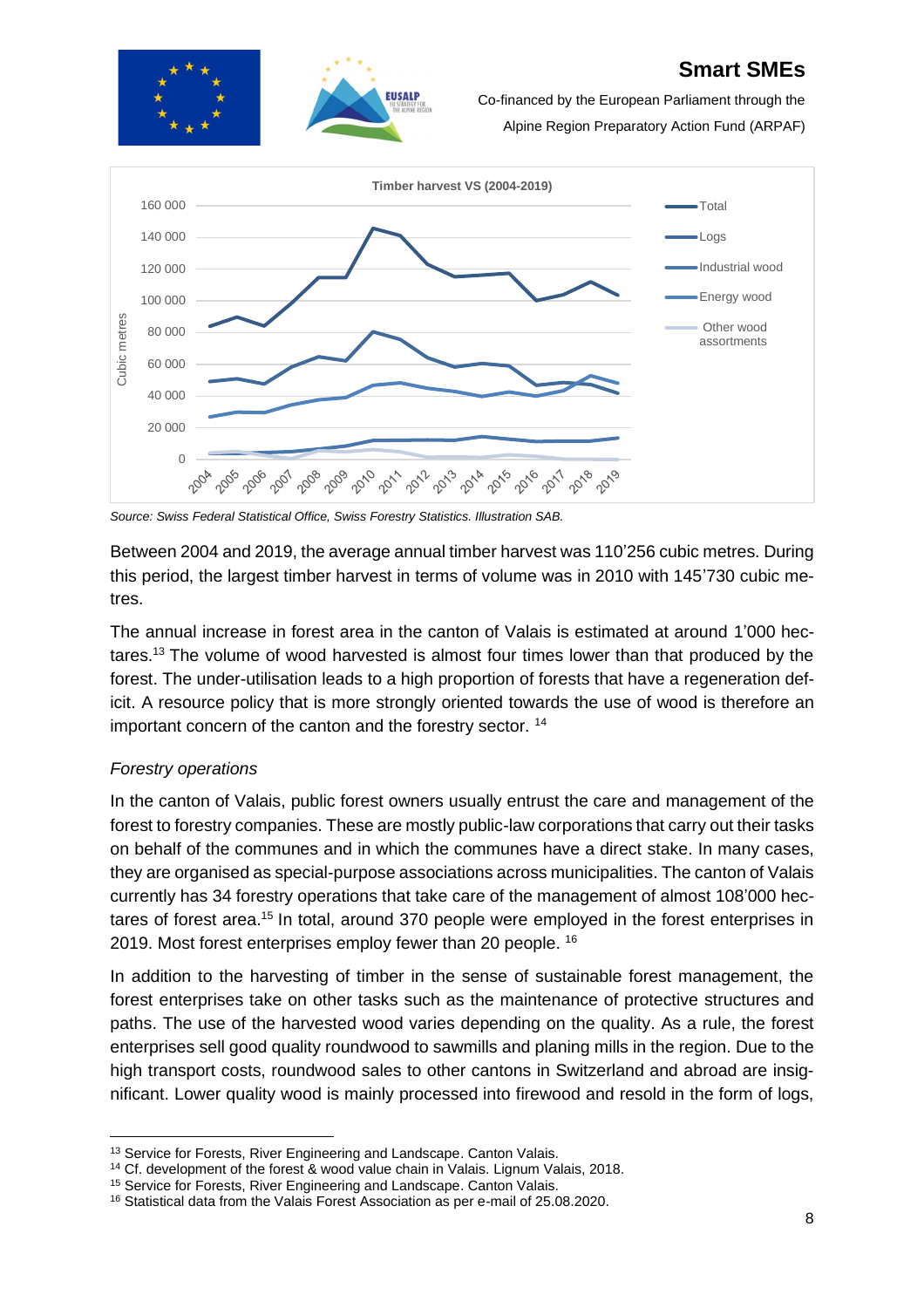



wood chips and pellets. In addition to the sale of construction timber and firewood, numerous forest enterprises also offer certain processed wood products made of solid wood, such as garden furniture, fountains, fences and shingles, for the local market. The processed wood products allow the companies to expand their supply and improve capacity utilisation. However, they only account for a small part of the turnover.

#### *Sawmills*

According to information from the Valais Employers' Centre, the canton of Valais currently has 14 sawmills. 11 of these are micro-enterprises with fewer than 10 employees. Only one company has more than 20 employees. The number of employees is slightly more than 100 and has remained stable in recent years.<sup>17</sup>

The FSO wood processing survey shows that 45'757 cubic metres of roundwood were cut by Valais sawmills in 2017. Compared to the previous surveys, a clear decrease can be seen. In 2007, the volume of roundwood cut was 64'250 cubic metres, whereas in 2012 it was 51'230. 18

Most sawmills produce mainly sawn timber. Here, demand is concentrated on better roundwood qualities from the region. In 2017, sawn timber accounted for around 60 percent of processed roundwood.<sup>19</sup> In addition to the sale of sawn timber, most sawmills also engage in timber trading. By selling processed products, they expand their range for local joineries and carpentries and ensure their profitability. Some sawmills also have a planing mill, which allows them to produce processed products such as panelling and shuttering.

## *Carpentries and joineries*

The register of the cantonal association lists 464 joineries and carpentries for the year 2020. Of these, 347 or 75 per cent are micro-enterprises with fewer than 10 employees. Only 5 businesses have more than 50 employees. The total number of employees in Valais joineries and carpentries is currently around 3'600 people. <sup>20</sup>Employment in carpentry and joinery has increased significantly over the last decade. In 2010, the businesses had a total of almost 3'200 employees. <sup>21</sup>

Most of the companies in this processing stage offer individual carpentry and joinery work and carry out renovations and conversions of wooden buildings. The range of products includes doors, windows, stairs, kitchen panelling, custom furniture, floors, load-bearing structures and façades. Some companies also offer complete new buildings made of wood. The corresponding market is becoming increasingly important. However, suppliers from other regions of Switzerland are strongly present.

*Industrial processing*

<sup>17</sup> Statistical data from the Valais Employers' Centre as per email of 22.09.2020.

<sup>18</sup> Wood processing survey 2007, 2012 and 2017. Federal Statistical Office.

<sup>19</sup> Wood processing survey 2017. Federal Statistical Office.

<sup>&</sup>lt;sup>20</sup> Statistical data from the Valais Employers' Centre as per email of 22.09.2020.

<sup>&</sup>lt;sup>21</sup> Statistical data from the Valais Employers' Centre as per email of 22.09.2020.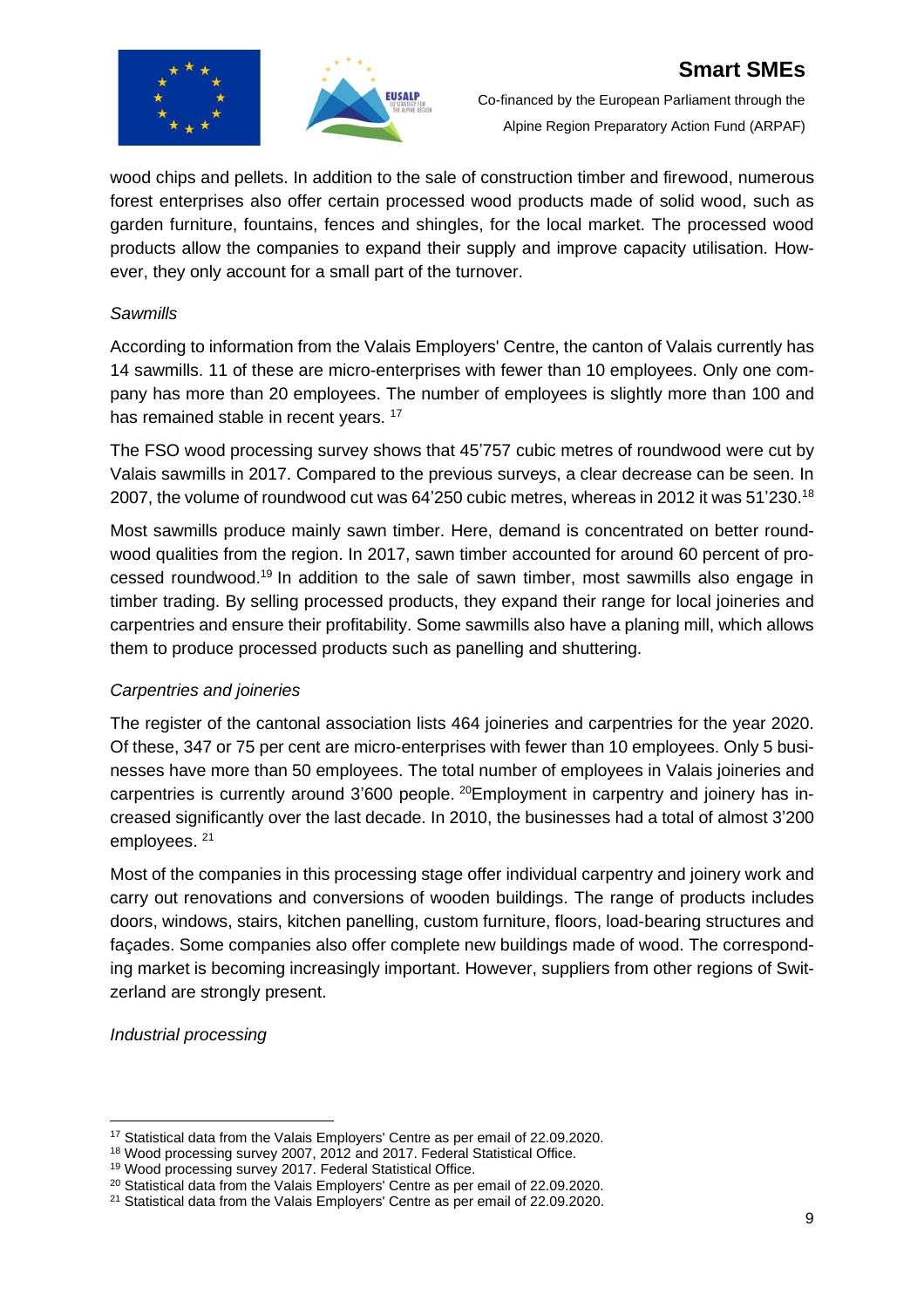



The canton of Valais has no developed capacities for the industrial processing of wood.<sup>22</sup> For topographical reasons, transport costs are also very high. The potential for the sale of industrial wood is therefore extremely low. Due to the positive trend in timber construction, there is at the same time a growing demand for wood for use in buildings. Glued laminated timber products are often used here.

From the point of view of the wood producers and wood processors umbrella association "Lignum", the lack of regional production in this area weakens the timber value chain as a whole, as the sales opportunities for the harvested timber are relatively limited and at the same time demand cannot be met with regional products. Therefore, a feasibility study on the construction of a cross-laminated timber plant as a secondary processing facility in Valais is currently being examined.<sup>23</sup>

## **Schematic representation of the wood value chain**

The wood value chain in Valais can be represented schematically as follows:





## **Challenges and potentials**

The sales situation for wood in Switzerland is fundamentally difficult. From a long-term perspective, prices for raw wood have fallen sharply.<sup>24</sup> Additional negative effects on the price situation arose in recent years as a result of storm-related excess quantities of harvested wood. This led to a massive oversupply in particularly affected areas of Switzerland and to a further decline in prices. Finally, the unfavourable exchange rate of the Swiss franc to the euro since the financial crisis exacerbated the competitive situation.

Specific factors that are important for the forestry and timber industry in the canton of Valais are the high costs of timber harvesting due to the mountain topography, the limited potential for mechanisation and the transport costs from the side valleys to the Rhone Valley. Due to the tonnage restrictions on the mountain roads, these are often higher than those from the Swiss Plateau to the Valais. <sup>25</sup>

<sup>&</sup>lt;sup>22</sup> Results of the interviews conducted as part of this study.

<sup>&</sup>lt;sup>23</sup> Development of the forest & wood value chain in Valais. Lignum Valais, 2018.

 $24$  Development of raw wood prices and labour costs in forestry. A time series from 1919/1939 to 2014. University of Applied Sciences Northwestern Switzerland, 2015.

<sup>&</sup>lt;sup>25</sup> Cf. development of the forest & wood value chain in Valais. Lignum Valais, 2018.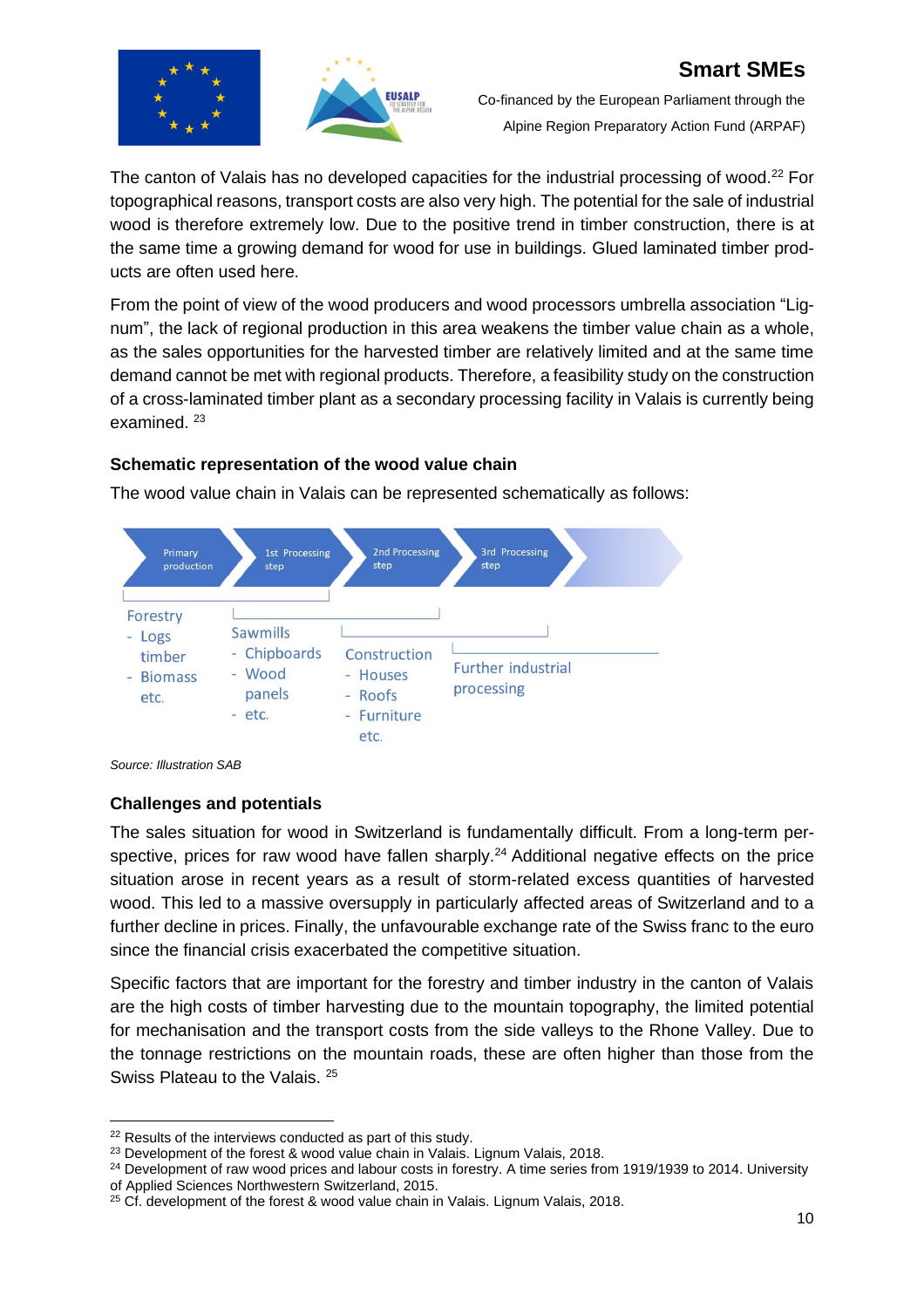



Co-financed by the European Parliament through the Alpine Region Preparatory Action Fund (ARPAF)

At the same time, there are trends both in Switzerland and in the European environment that have a positive impact on the potential of the timber value chain. The construction market, which is running at a high level overall and has not yet been much affected by the Corona crisis, is contributing to an intact demand in the areas of timber construction and interior finishing. The promotion of energy production from renewable sources in the course of the energy turnaround is also creating new sales opportunities for wood. <sup>26</sup>

The wood value chain in the canton of Valais is benefiting from these positive developments. In particular, it can be seen that interest in the use of local wood is increasing. However, local businesses are only partially able to provide the products that are in demand on the market. This is the case, for example, in the area of chipboard products. Corresponding production is not available in the region to a sufficient extent. <sup>27</sup>

Against the backdrop of these challenges and opportunities, in 2018 Lignum Valais, the Valais wood and forestry sector association, presented its strategy for developing the forest & wood value chain in Valais. The following three priority measures were identified to develop the value chain:<sup>28</sup>

- Strengthening communication on indigenous wood
- Feasibility study of a secondary processing plant
- Increase in the amount of timber harvested

The development of the wood value chain was also the subject of the interviews conducted as part of the present study. The analyses largely coincide with the conclusions of the Lignum Valais project. Overall, the people interviewed emphasise the importance of regional cooperation and the corresponding potentials. Positive developments with regard to strengthening the value chain are mentioned:

- Increasing sensitivity for regional products and growing importance of traceability
- Positive trend in timber construction in line with the traditional importance of wood as a building material in the Alpine region
- Growing importance of wood in the energy sector
- Good cooperation within the value chain thanks to the small size of the Valais and the geographical proximity of the companies

Challenges for the wood value chain are mentioned:

- Lack of price competitiveness of domestic wood products due to the unfavourable market situation and import pressure
- Insufficient harvesting and cutting of timber
- Insufficient regional sales opportunities for raw wood due to the low diversification, the small number of further processing companies and the high transport costs.
- Qualitative challenges due to the special characteristics of mountain timber
- Insufficient regional availability of certain wood products, especially in timber construction

<sup>&</sup>lt;sup>26</sup> Cf. analysis and synthesis of the forest and wood value chain in Switzerland. Bern University of Applied Sciences, 2014.

<sup>&</sup>lt;sup>27</sup> Cf. development of the forest & wood value chain in Valais. Lignum Valais, 2018.

<sup>&</sup>lt;sup>28</sup> Development of the forest & wood value chain in Valais. Lignum Valais, 2018.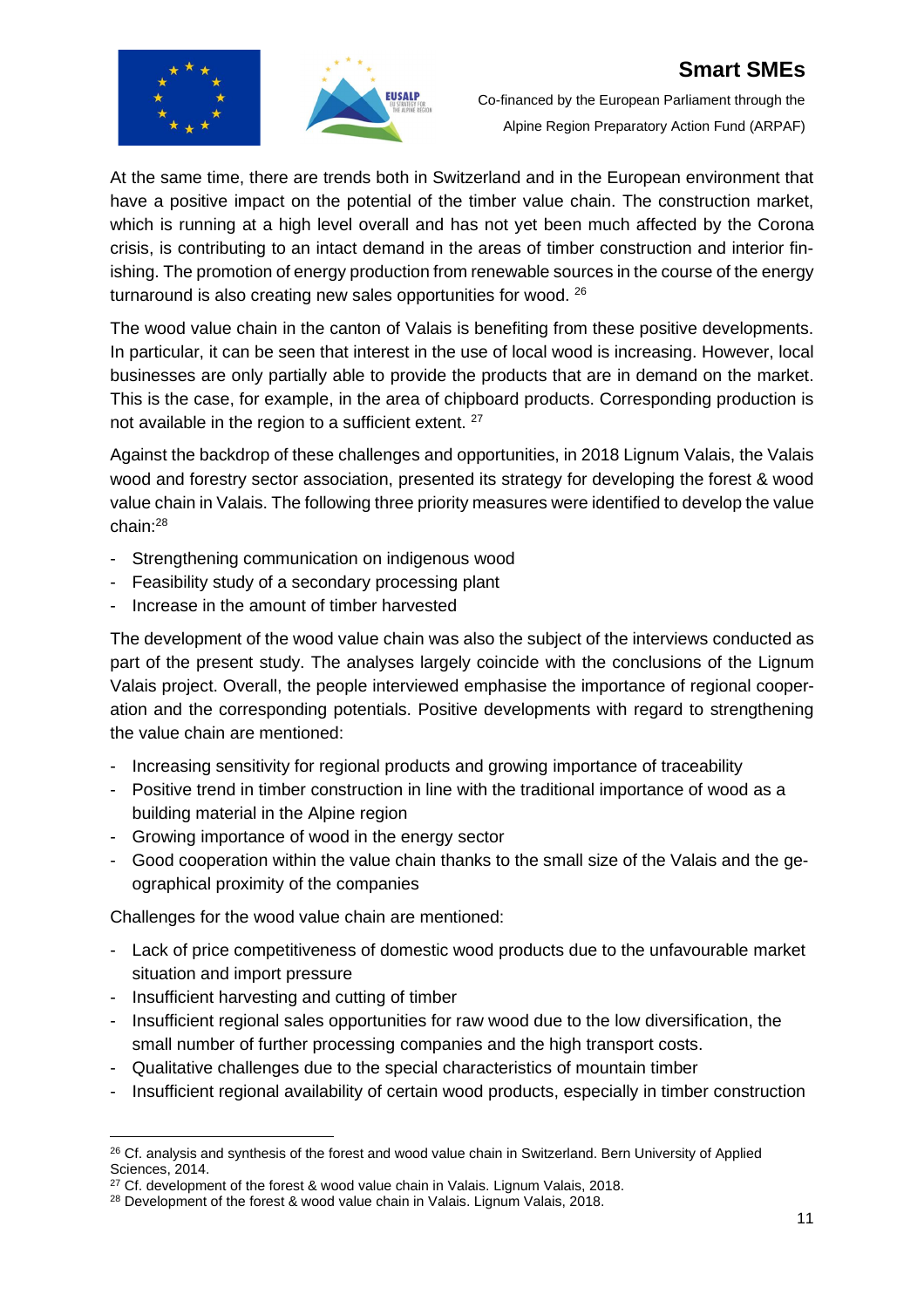

- Lack of lobbying and marketing for the use of indigenous wood products
- Complex standards and requirements in timber construction as well as a partial lack of specialist knowledge
- Unclear impacts of climate change on the availability of wood as a resource

Despite these challenges, the interviewees were of the overall opinion that the conditions are in place to further strengthen the wood value chain in Valais in the coming years.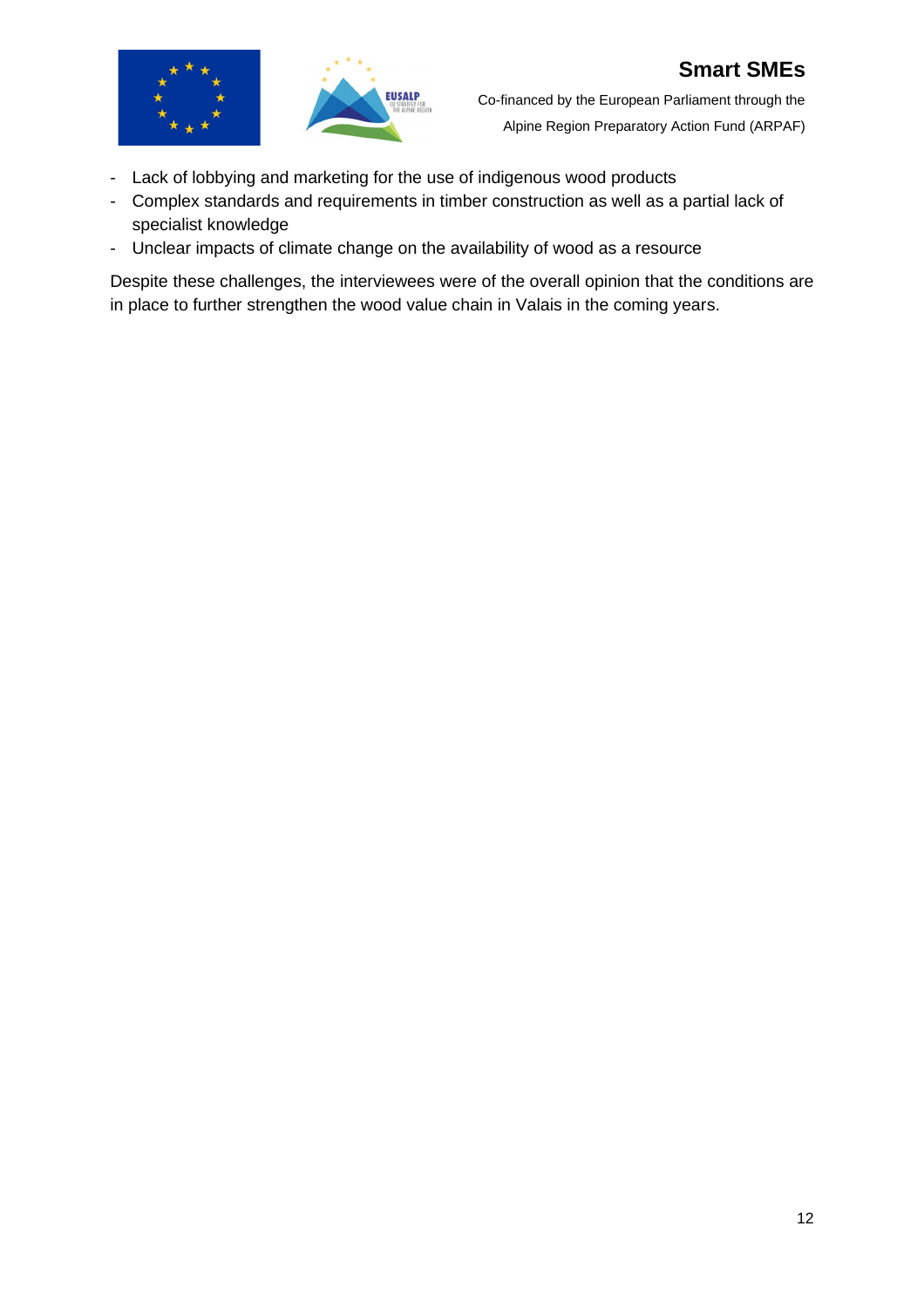

## **Digitisation environment and innovation promotion**

## **Cantonal level**

The Canton of Valais has numerous instruments at its disposal to promote digitalisation and the innovation potential of the economy. The basis for the internal administrative measures is the IT strategy 2015-2024 adopted in 2015, which provides for the renewal of the canton's IT infrastructure. Annual investments of around CHF 9 million are planned for this over a period of 10 years. The modernisation of the IT infrastructure was completed in 2018. In the next phase of the strategy, the focus will be on the development of technical solutions in the area of e-government. <sup>29</sup>

In 2017, the canton of Valais joined the digitalswitzerland location initiative. This is a joint project of the public sector, the private sector and universities that aims to position Switzerland as an attractive economic area for start-ups, companies and talent and to support companies in their digitisation processes. <sup>30</sup>

Business Valais has been entrusted with the cantonal business promotion. This promotion agency offers numerous services for businesses. The offer includes coaching and consulting, financial support, networking, technology transfer and offers in the area of education and training.  $31$ 

In addition to Business Valais, the canton of Valais founded "The Ark Foundation" in 2004, whose activities are focused on promoting innovation, knowledge and technology transfer and supporting start-ups. The Ark is present in several locations and offers numerous services to SMEs in particular. The thematic focus is on information and communication sciences, life sciences, energy and the environment. In line with the national innovation strategy, The Ark is involved in cross-cantonal networks. The foundation's activities are primarily financed by public funds from the federal government, the canton of Valais and some Valais municipalities. In 2018, The Ark had a total budget of around CHF 6.5 million. 32

#### **Supracantonal level**

At supracantonal level, the Canton of Valais is involved in the Regional Innovation System (RIS) of Western Switzerland. Regional innovation systems are a federal funding measure. They were created as part of the Confederation's regional policy to support the innovation potential at regional level. The services offered are primarily aimed at SMEs and mainly include coaching measures. <sup>33</sup>

The competence centres for regional development "Antenne Valais Romand" and "RW Oberwallis", which emerged from the federal government's regional policy, are the contact partners

<sup>&</sup>lt;sup>29</sup> [IT strategy 2025-2024 of the State of Valais.](https://www.vs.ch/documents/529400/1345477/com_de.pdf/1baa9d6a-3c1b-441d-a27e-91115077e1f0) Media release dated 7 September 2015.

<sup>30</sup> www.digitalswitzerland.com.

<sup>31</sup> www.vs.ch/fr/web/entreprises.

<sup>32</sup> www.theark.ch.

<sup>33</sup> Cf. https://regiosuisse.ch/regionale-innovationssysteme-ris.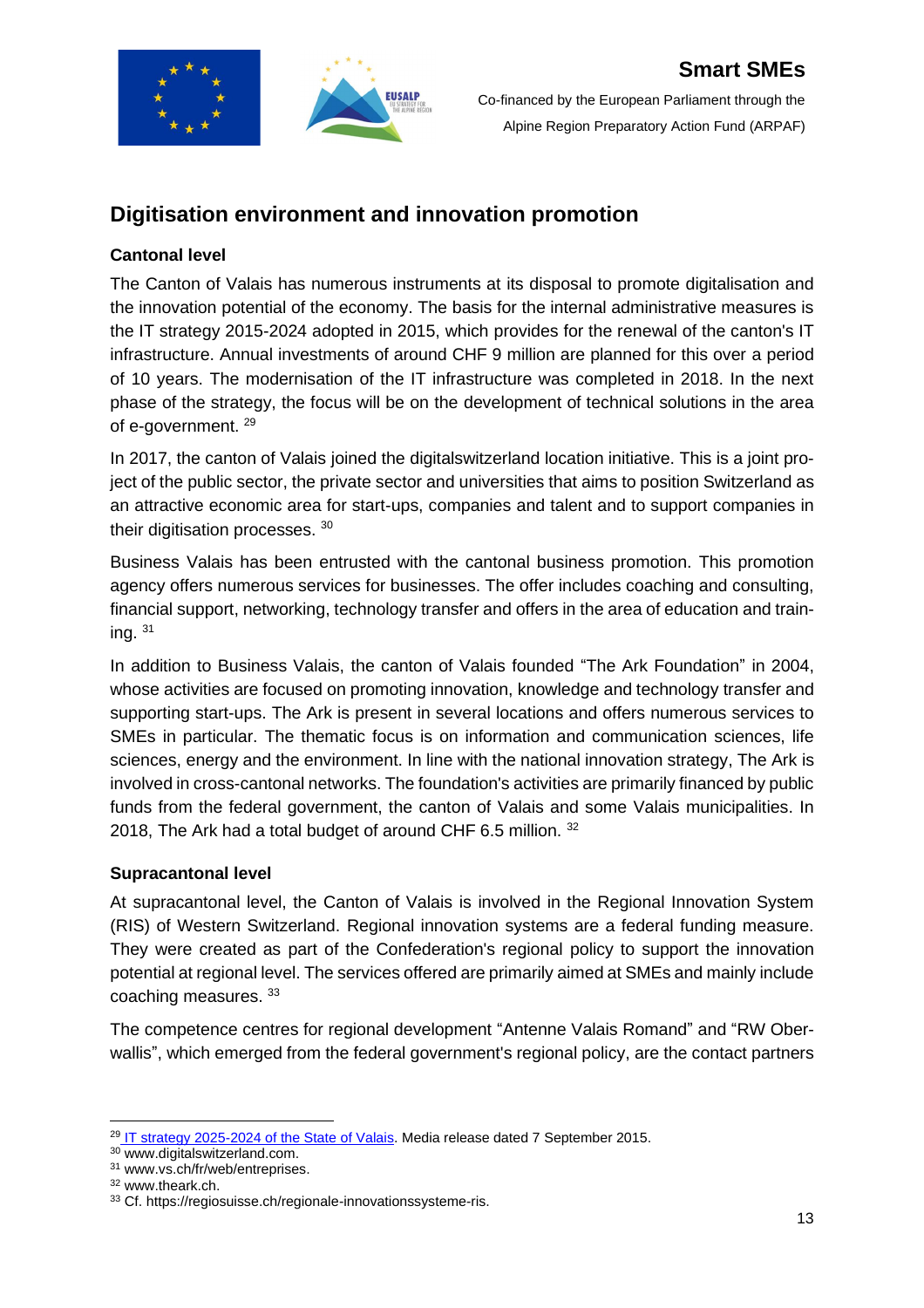

of the cantonal economic development agency Business Valais in their respective regions and also take care of digitisation projects. <sup>34</sup>

**EUSALP** 

#### **Federal level**

In addition to the cantonal and supracantonal instruments, Switzerland also has an agency for innovation promotion at the federal level, Innosuisse. As a federal institution under public law, Innosuisse is entrusted with the task of promoting science-based innovation in the interest of the economy and society. For this purpose, the agency receives federal funding of around CHF 200 million per year.

Innosuisse's activities include project funding, networking, training and coaching. Certain instruments are specifically geared towards the implementation of research-based innovations by SMEs. These include, for example, innovation mentoring, which aims to support companies with fewer than 250 employees in implementing innovative projects. 35

The State Secretariat for Economic Affairs maintains an SME portal that provides small and medium-sized enterprises with practical knowledge, online services for administrative matters and articles on current topics. The portal also includes resources on the digital turnaround and a listing of the corresponding support services for businesses. <sup>36</sup>

#### **Educational and research institutions**

In addition to the institutions and instruments explicitly geared towards advising and supporting businesses, the research institutes and universities play an important role in strengthening the innovation potential of the economy and promoting the use of new technologies. The University of Applied Sciences Valais (HES-SO Valais-Wallis) has 9 application-oriented research institutes and carries out numerous projects with industrial partners.<sup>37</sup> The "Idiap" research institute specialises in artificial intelligence and implements a knowledge and technology transfer programme.<sup>38</sup> EPFL Lausanne has been present in the cantonal capital of Sion since 2014. The site now consists of 10 laboratories in the fields of energy, environment and health. 39

Educational and research institutes that deal specifically with wood and forestry are lacking in Valais. The most important institution in this field in Switzerland is the "Centre for Wood" at the Bern University of Applied Sciences in Biel.<sup>40</sup>The research activities of this institution aim to develop technologies, processes and know-how for the use of wood along the entire value chain and to make these available to users.

#### **Private research expenditure**

According to the latest survey by the FSO, private companies in Switzerland bear 69 per cent of the annual expenditure on research and development. In 2017, the corresponding funds amounted to CHF 15.7 billion. 84 percent of these funds were provided by large companies,

<sup>34</sup> www.regionvalaisromand.ch, www.rw-oberwallis.ch.

<sup>35</sup> Cf. www.innosuisse.ch/inno/de/home/be-connected/mentoring.html.

<sup>36</sup> www.kmu.admin.ch.

<sup>37</sup> www.hevs.ch.

<sup>38</sup> www.idiap.ch.

<sup>39</sup> www.epfl.ch/about/campus/valais-en.

<sup>40</sup> www.bfh.ch/ahb/de/holz/.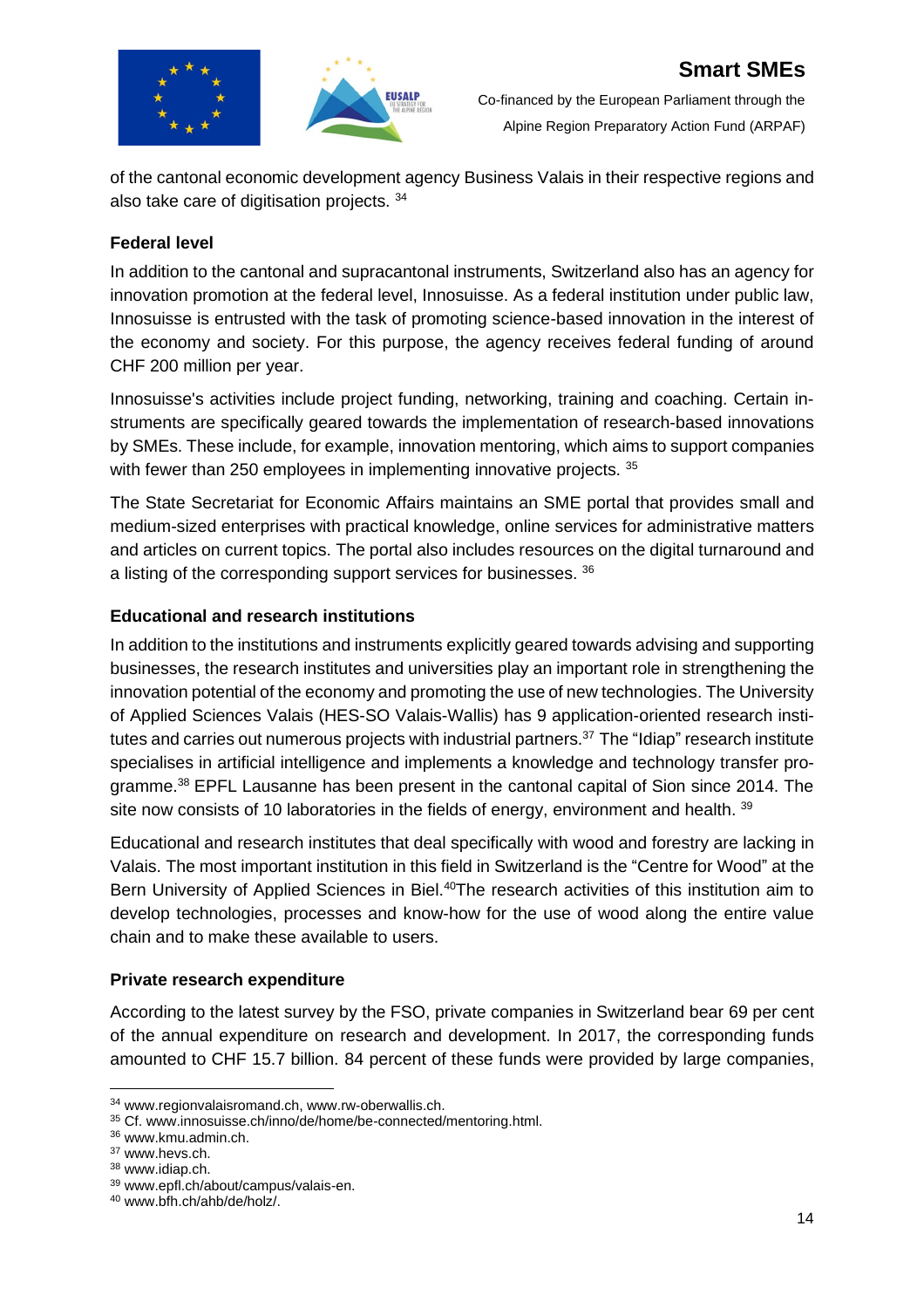

Co-financed by the European Parliament through the Alpine Region Preparatory Action Fund (ARPAF)

16 percent by SMEs. 41No statistical data is available for the canton of Valais. However, analogous to the statistics for Switzerland as a whole, it can be assumed that the private sector also contributes a large share of research expenditure at the cantonal level, especially since the canton has numerous internationally active companies with their own research and development departments. Important sectors are pharmaceuticals, chemicals and biotechnology. Information and communication technology is also represented. With regard to the <sup>42</sup>role of private companies in the research and innovation environment, the question arises to what extent smaller companies without development departments are integrated into the corresponding networks. The interviews conducted as part of the present study show that companies in the forestry and timber industry are hardly in exchange with companies in other sectors.

## **Digital infrastructure**

In the area of digital infrastructure, a study conducted on behalf of the State Secretariat for Economic Affairs (SECO) in 2019 shows that in both Upper Valais and Valais romand, the average upload and download speeds available to businesses are below the Swiss average. The differentiated data from the broadband atlas makes it clear that the available download rates in the side valleys of the Rhone plain are in part below 100 Mbit/s. When uploading data, the available data transmission rates are generally even lower. 4344 Projects are currently being implemented to ensure the provision of fibre-optic technology to the municipalities of the Valais, both in the Rhone Valley and in the side valleys. <sup>45</sup>

Despite regional differences, mobile network coverage is generally guaranteed in populated areas. Transmission is mostly based on fourth generation (4G) mobile telephony. Gaps still exist in uninhabited areas. This is relevant for forestry in that timber harvesting sometimes takes place in places where mobile reception is not available. In 2019, mobile providers began upgrading their antennas to 5G technology. Due to open questions at the regulatory level, it is currently not foreseeable in what timeframe the full potential of fifth-generation mobile communications will be available. 46

<sup>44</sup> www.breitbandatlas.ch.

<sup>41</sup> Research and Development Synthesis Switzerland. Federal Statistical Office.

<sup>42</sup> Cf. https://www.valais.ch/de/info/landingpage/industrie.

<sup>43</sup> Broadband coverage in the target areas of the New Regional Policy. Hanser Consulting, SECO, 2019.

<sup>45</sup> Cf. www.danet-oberwallis.ch. DANET's goal is to provide the Upper Valais with a nationwide fibre-optic network.

<sup>46</sup> Federal Council media release dated 22.04.2020.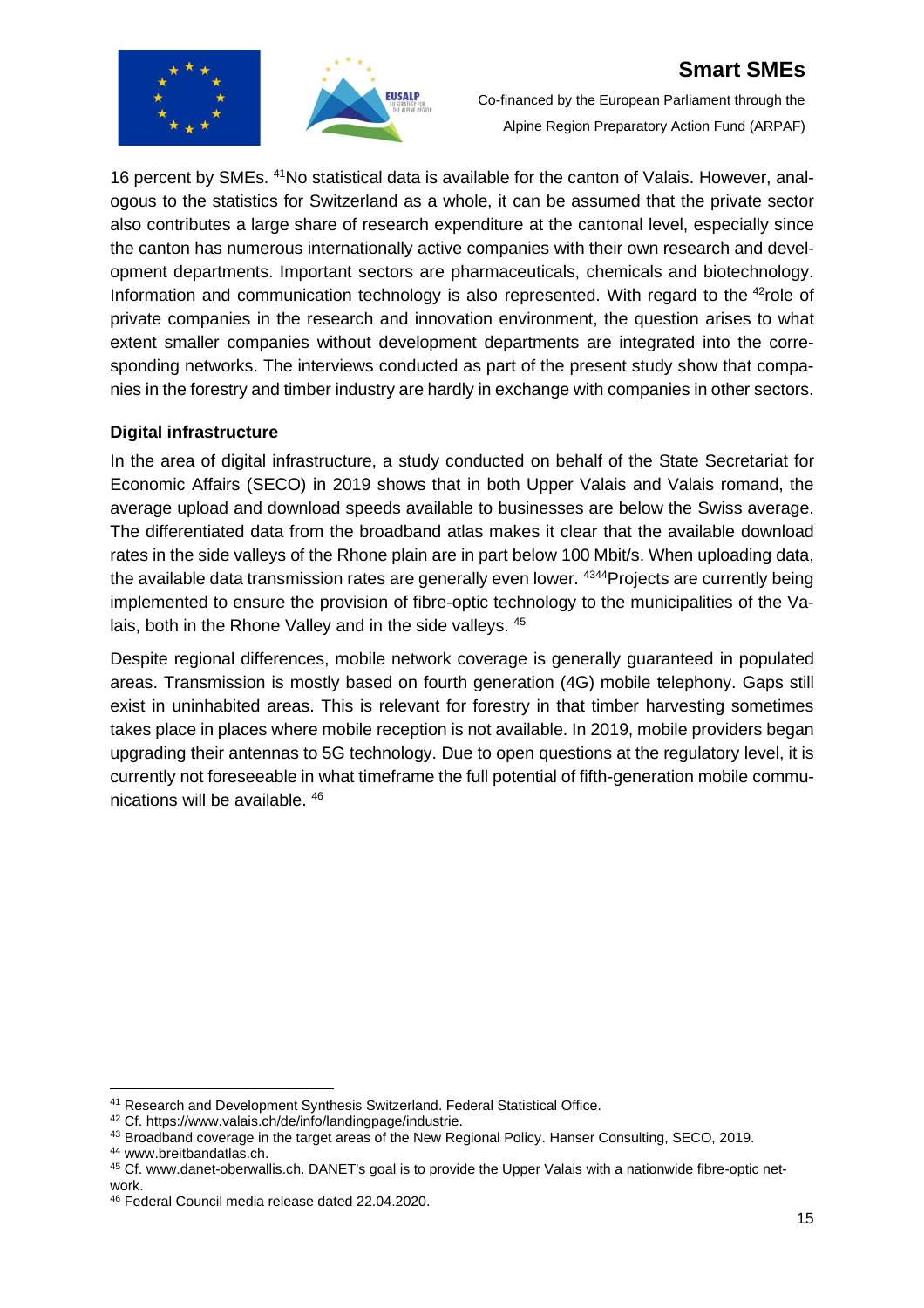

## **Degree of digitisation of the companies**

## **General remarks**

Various studies published in recent years have come to the conclusion that there are great differences in the degree of digitalisation among SMEs. They depend on the industry, the business model, the size of the company, the financial resources and the know-how.<sup>47</sup> In general, it is noted that digitisation is a particular challenge for SMEs. Due to their small structures and limited resources, companies of this size take comparatively large risks when investing in digital solutions and new technologies. Access to the necessary know-how can also be associated with difficulties, as SMEs generally participate less in knowledge and technology transfer than larger companies. Finally, SMEs benefit to a lesser extent than the latter from the instruments of public innovation promotion. <sup>48</sup>

These general observations also apply to the forestry and timber industry in the canton of Valais. Most of them are small businesses with a craft orientation, in which manual work and the associated specialised expertise are traditionally of great importance. As a rule, the focus is on customised products for the regional market. Since there is no industrial production for the manufacture of mass products in the true sense, the economies of scale associated with automation are also less pronounced than in other sectors or companies. In primary production, i.e. timber harvesting, the complexity of the forest ecosystems and the lack of infrastructure also limit the possibilities for using new technologies and automated processes. In Valais, which is characterised by mountain forests, additional difficulties arise from the topographical conditions. <sup>49</sup>

Despite these specific challenges, numerous digital applications are already being used in the forestry and timber industry. Examples include computer-assisted forest inventories, tomographic systems for cutting logs and 3D IT solutions for carpentry and timber construction. In addition to these sector-specific tools, digital solutions in the sense of standard applications are also used in administration, personnel planning, marketing and logistics. <sup>50</sup>

In addition, there are various initiatives that pursue the goal of harnessing the potential of digital technologies for the timber and forestry sector. As part of its Wood Action Plan, the Confederation supports, among other things, applied research and development projects that contribute to strengthening the forest and wood value chain. Around 4 million Swiss francs are available annually for projects under the Wood Action Plan.<sup>51</sup> In the area of research, the Centre for Wood at the Bern University of Applied Sciences launched the Forest & Wood 4.0 initiative in 2018. The initiative, which  $52$  is carried out as a network together with the sector associations of the timber and forestry industry and companies, pursues the goal of identifying concrete

<sup>48</sup> Cf. Research and Innovation in Switzerland. State Secretariat for Education, Research and Innovation, 2020.

49 Results of the interviews conducted as part of this study.

<sup>52</sup> www.wh40.ch.

<sup>47</sup> Digitalisation - where do Swiss SMEs stand? PwC Switzerland, Google Switzerland, digitalswitzerland, 2016.

<sup>50</sup> Cf. "Much is possible, but still unclear". Forest and Wood No. 4, 2020.

<sup>51</sup> www.bafu.admin.ch/bafu/de/home/themen/wald/fachinformationen/strategien-und-massnahmen-des-bundes/aktionsplan-holz.html.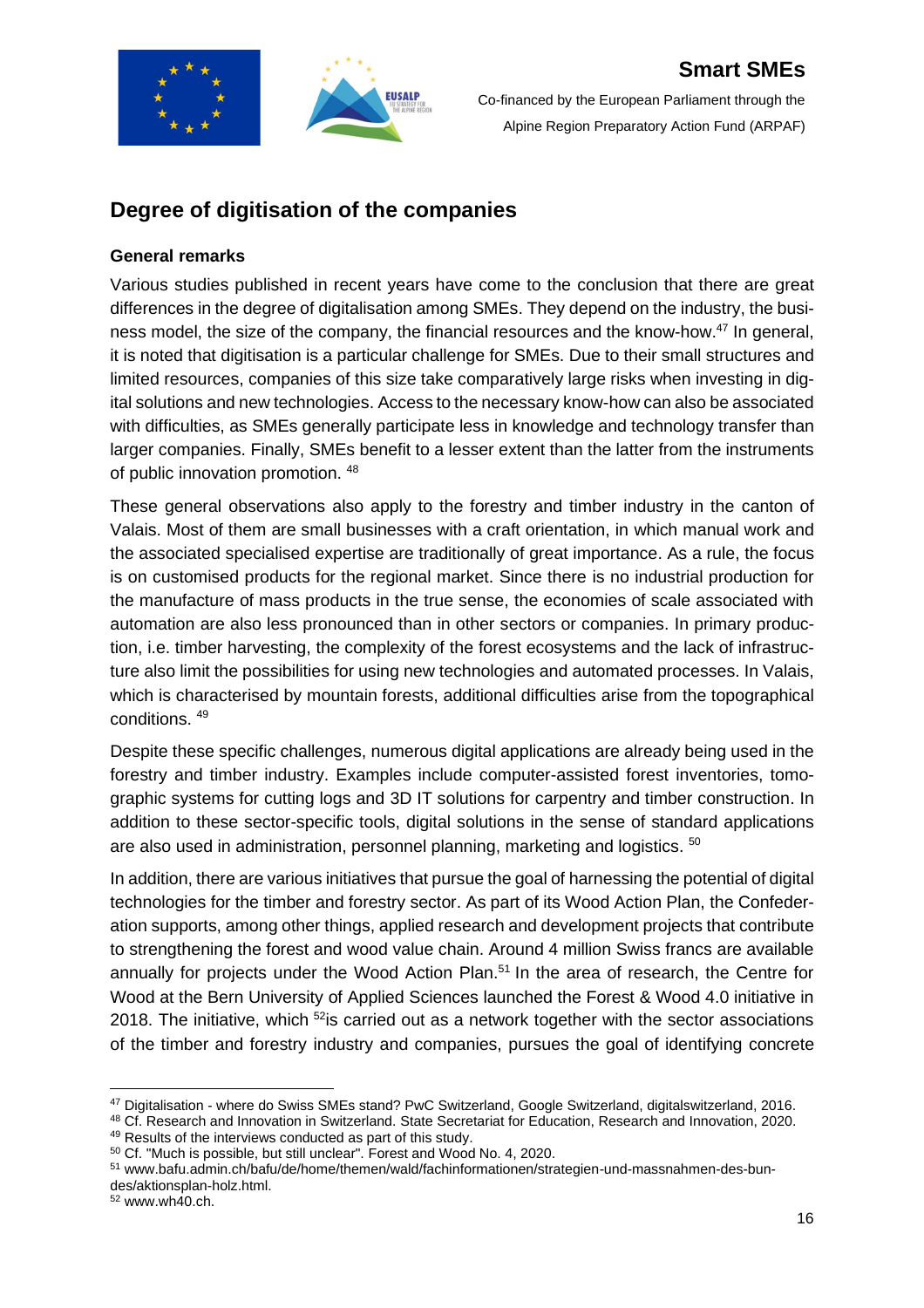



optimisation opportunities at all processing stages that result from digital solutions. Instruments are to be developed for the following topics:

- Order processing in the construction industry
- Data exchange in the production network
- Future business models
- Changing customer needs
- Digital connection forest/first processing stage
- Competences for the future

Finally, the industry associations in the wood and forestry sector are also addressing the digital transformation and are active in various areas, namely in knowledge transfer and further education.

#### **Digitalisation as part of the corporate strategy**

The general importance that companies attach to digitalisation as part of their strategy was the subject of the interviews conducted as part of this study. The interviews make it clear that all companies deal with digitalisation and generally pay a lot of attention to the topic.

Even if the companies do not have a digital strategy in the true sense, the corresponding possibilities and innovations are discussed in the management committees or included by the company manager in his considerations for the further development of the company. With regard to the importance attached to digitalisation, there are no major differences between the companies at the various processing levels. However, several company managers point out that manual craftsmanship remains a key success factor for the forestry and timber industry and the quality of its products despite digitalisation. In certain areas of activity, for example in assembly, there is no great gain from digitalisation. Similarly, the manager of a sawmill states that the performance of the machinery is decisive for him.

The surveyed associations state that the companies are dealing with digitalisation and are striving for corresponding solutions. With regard to carpentry and joinery, it is emphasised that many companies use digital solutions without being aware of it. This is an implicit use of new technologies, which is usually not linked to the formulation of a strategy. It is also noted that the level of development of companies at this stage of processing varies greatly and that the "digital divide" continues to grow. The size of the enterprise as well as the age and the technology affinity of the company manager are named as determining factors for the different degree of digitalisation. The use of new technologies is closely related to the affinity and knowledge of the company manager in the IT sector.

## **Assessment of the potentials and risks**

The interviewees consistently associate digitalisation with opportunities and new potential for the companies. Despite different weightings depending on the processing stage and operational orientation, the availability of new technologies is basically classified as profitable for the company as well as for the value chain as a whole. Advantages are recognised in all areas of activity. Frequently mentioned keywords are:

- More efficient management thanks to clearly defined processes and a better overview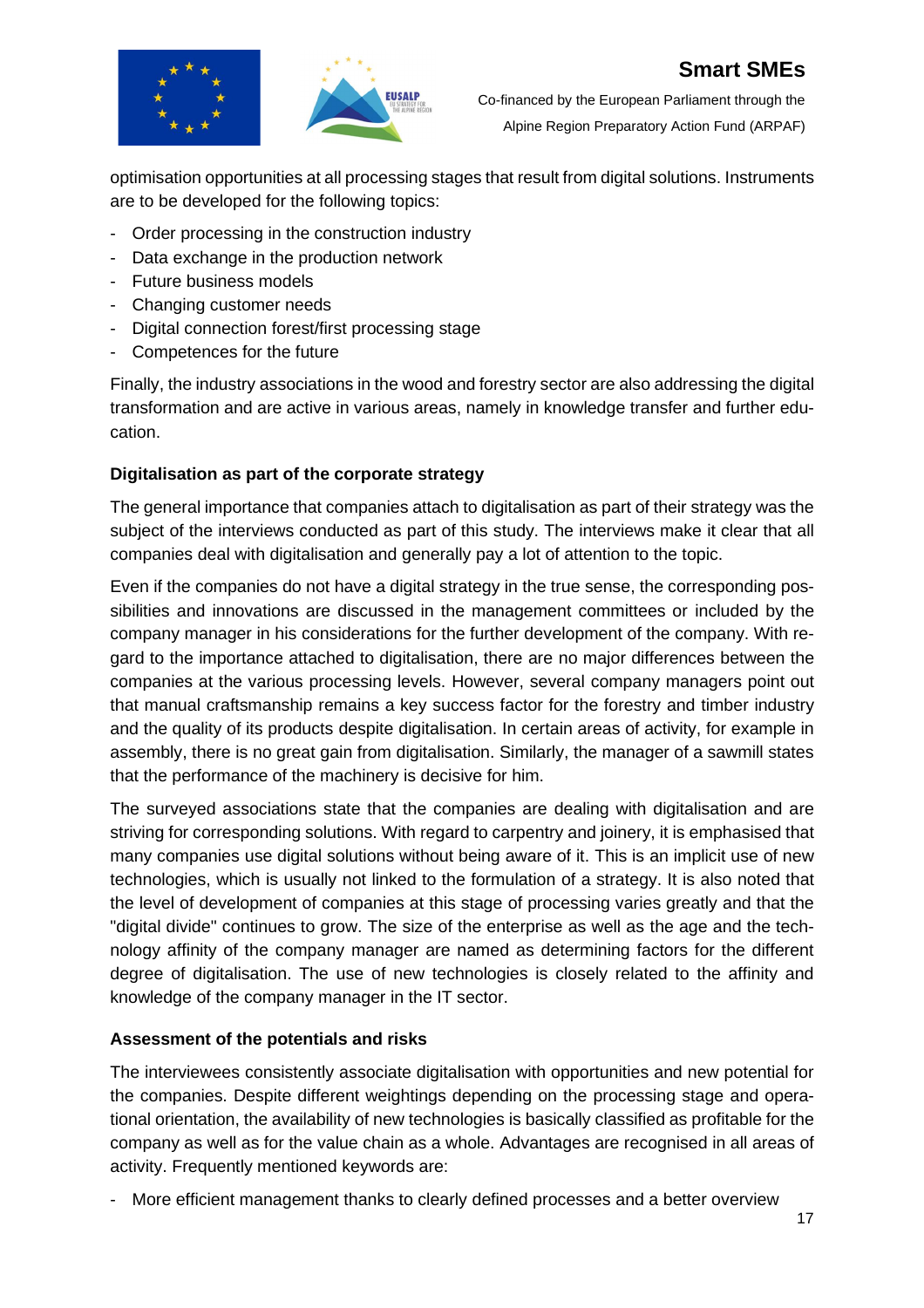



- More efficient administrative processes
- New possibilities of personnel management (recording of hours, allocation of hours to projects, provision, etc.)
- Better planning options, for example in logging, warehouse management and transport logistics
- Optimised order entry and processing
- Higher profitability thanks to more efficient processes and cost reductions in production
- Strengthening competitiveness and increasing turnover
- Better visibility and expansion of sales channels, especially thanks to the internet and social networks
- Enhanced communication possibilities with customers and improvement of the customer experience
- Linking the different areas of activity of the company
- Greater coordination and cooperation within the timber value chain, in particular thanks to the compatibility of the planning tools used

The risks in connection with digitalisation are assessed in a differentiated manner. Several company managers state that the situation in the forestry and timber industry cannot be compared with that in other sectors. The predominantly regional orientation of the businesses, the great importance of specific expertise and craft know-how as well as the challenging topographical conditions reduce the risk of market displacement by new players or business models. At the same time, the dangers that can arise for the companies from digitalisation are not denied. The company managers identify risks and negative developments in the following areas in particular:

- Growing price and competitive pressure due to national and international online trade
- Price cuts and reduction of margins
- Market displacement of small companies that cannot keep up with the automation and innovation steps for reasons of cost and time
- Increasing competitive pressure in the area of certain prefabricated products, namely in timber houses (prefabricated houses)
- Loss of market segments due to automation and the increasing availability of mass products
- Rapid pace of technological change
- Staff being overstrained

The inter-company cooperation on digitalisation issues is viewed critically in some cases. This is not developed enough to cope with the challenges ahead.

## **Application areas of digital technologies**

The interviews provide an overview of the use of digital applications by the companies. The following areas were addressed: Purchasing, production, logistics, marketing and sales, management and inter-company applications.

## *Purchasing*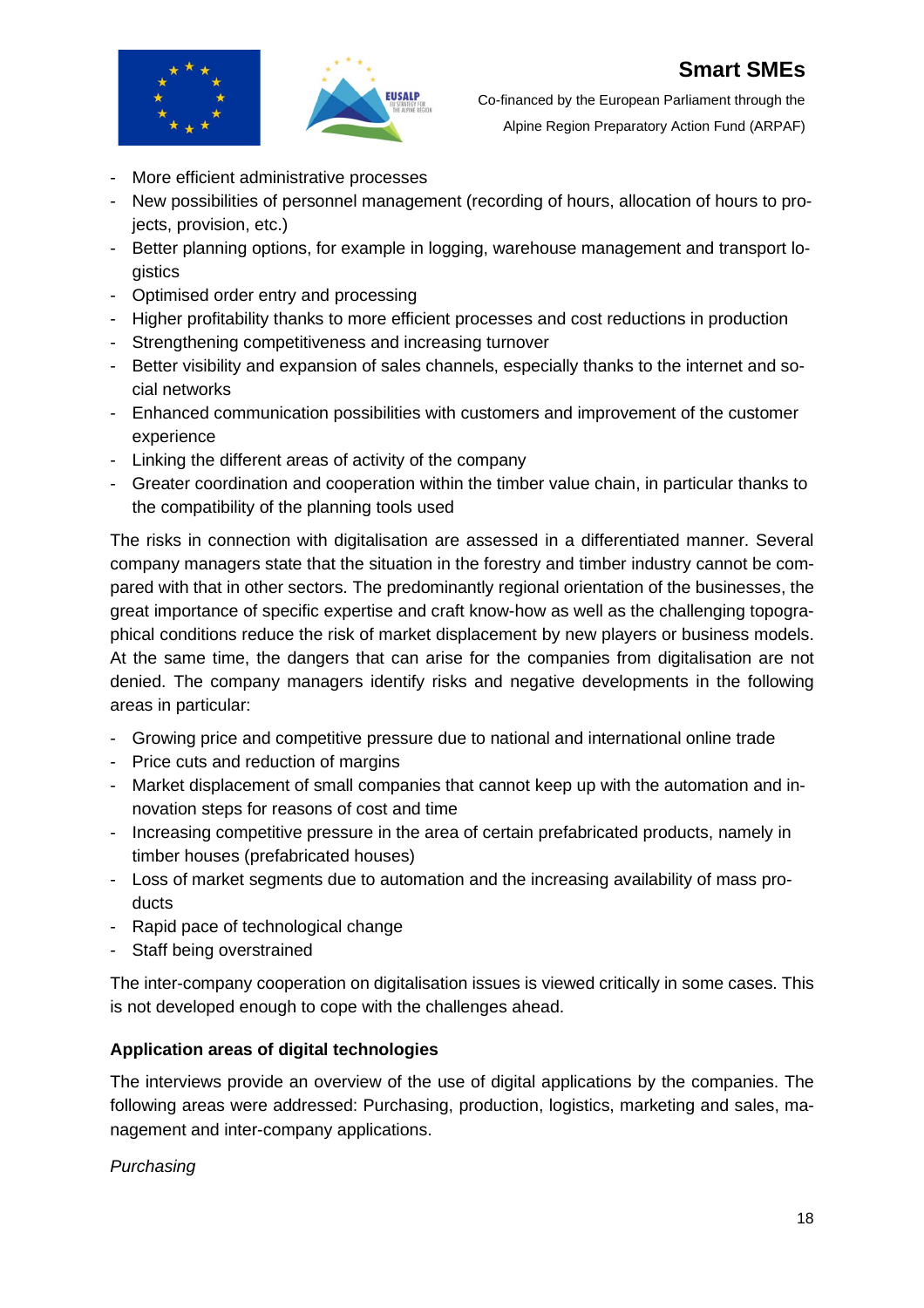



Co-financed by the European Parliament through the Alpine Region Preparatory Action Fund (ARPAF)

The interviews show that individual companies are looking into the use of digital technologies in purchasing. The usefulness of webshops for orders is emphasised in several cases. According to some company managers, such offers facilitate the ordering process because, unlike with conventional systems, precise information on the availability of products and delivery times is directly accessible. At the same time, it is noted that the forestry and timber industry is much less advanced than other sectors in terms of digital ordering channels. Most orders from suppliers are still placed via scanned documents or e-mail. This makes it impossible to reliably trace the order.

Despite the advantages of digital solutions in purchasing, there are limits to their application in the view of various interviewees. The processing companies consider it important to check the quality of the wood on site before purchasing. An internet-based application is not a suitable alternative for this. In addition, companies often turn to partners for deliveries with whom they have been working for years. This results in a certain degree of security with regard to the quality of the products. In the case of internet orders outside the existing network of suppliers, it cannot be assumed with certainty that the quality meets the requirements.

## *Production*

Digital technologies are widely used in the production of the forestry and timber industry. Depending on the processing stage, there are different applications.

Due to the difficult topographical conditions, there are fewer automation options for logging in mountain forests than in flat terrain. The importance of manual work for forestry is therefore emphasised in the interviews with the *forest enterprises* and the Valais Forest Association. Nevertheless, digital technologies are also used in primary production. For example, one forestry operation bases its planning work for silviculture on a GIS application. For this purpose, the corresponding GPS points were collected in the field. The data can be retrieved by the employees via a tablet that they take with them into the field. At the same time, the company uses a digital application to plan the cable crane lines for timber transport. This allows the most favourable location of the cable winches to be determined. Another forestry operation uses the « SylvaMet » application, among others, for logging planning and related tasks. This offers various functions in the area of inventory, management and location of timber volumes. The potential of digital technologies for logging planning and inventory of timber volumes is considered high by all interviewees. The main difficulty in this context is the lack of sufficiently precise maps that provide information on timber volumes and tree species. However, the necessary improvements could not be achieved at company level.

In *sawmills, the* performance of the machines is seen as crucial for the efficiency and quality of production. Digital interfaces are applied in the planing sector. From the point of view of the manager of a sawmill, the application possibilities of digital technologies in the sawing area are smaller than in timber construction. There would be a technical limit with regard to the efficiency gain in wood cutting. One small company contacted refrains from digitally supported production, as the use of such technology is not worthwhile in view of the small amount of timber cut.

The interviews make it clear that digital applications to support production are widespread in the *joineries and carpentries*. The majority of the contacted companies have CAD (computer-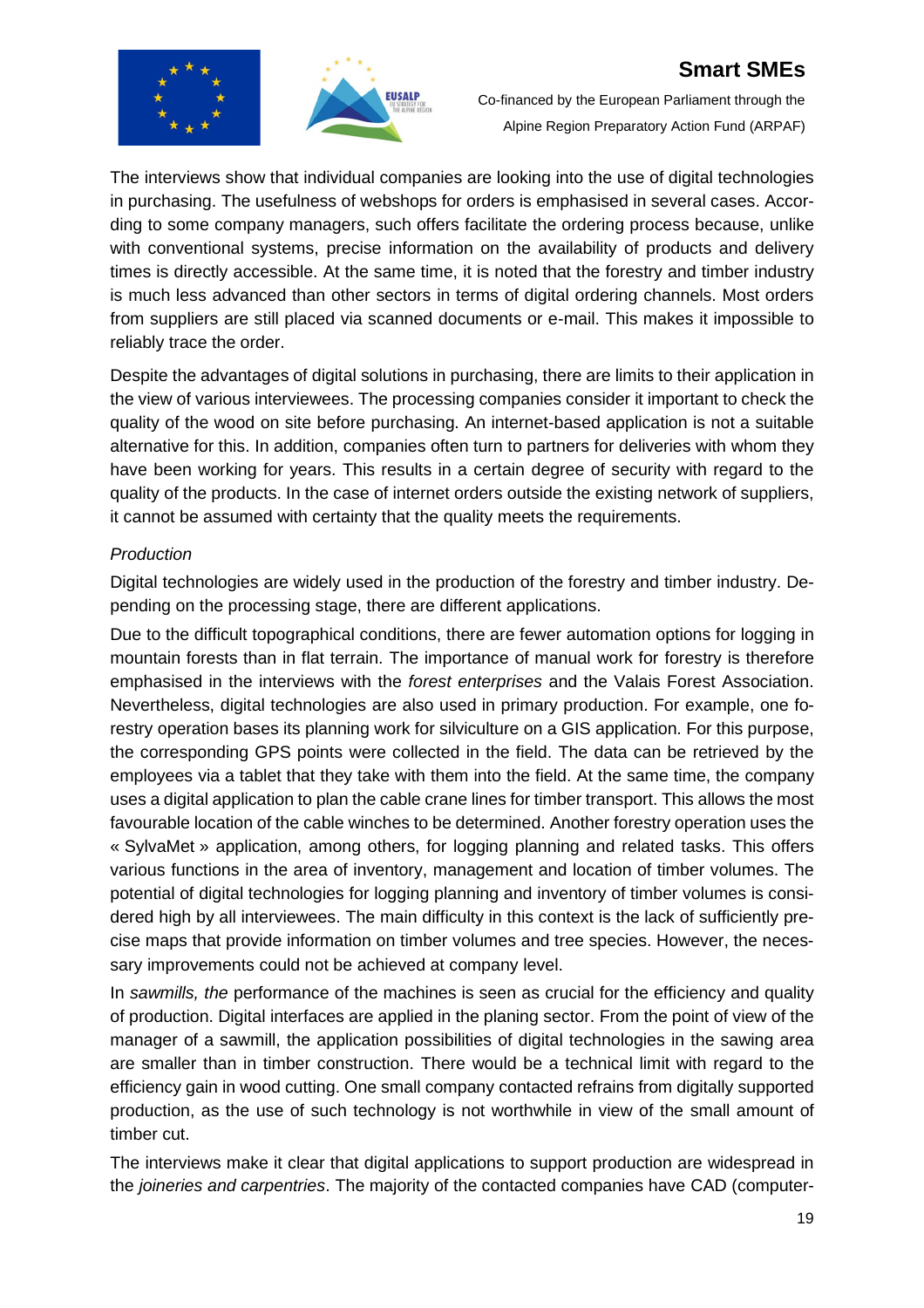



Co-financed by the European Parliament through the Alpine Region Preparatory Action Fund (ARPAF)

aided design) drawing programmes that are directly linked to the production machine via an interface. From the point of view of the company managers, this linking of planning and production increases efficiency and reduces the personnel required to operate the machines. In the sense of expanding the interfaces, one company has also created the possibility of reading measurement recordings directly into the CAD programme and preparing them there.

In a medium-term perspective, individual companies are looking at applications in the BIM area (Building Information Modelling). This is an IT-supported method of networked planning and execution of buildings. The cross-divisional digital modelling of all building data allows for better exchange between the various actors involved in a construction project. The basis of the application is a common, constantly synchronised database that can also be consulted on the construction site. However, with regard to implementation, there are numerous technical challenges, namely concerning the compatibility and coordination of the software solutions used within the industry.

Notwithstanding this potential, some companies also recognise limits to the use of new technologies in timber construction. In the case of renovations and conversions, for example, the possibilities are limited because a large part of the work is done by craftsmen and can only be automated to a limited extent.

#### *Logistics*

According to the information obtained in the interviews, the application of digital solutions in transport logistics and warehouse management is not very advanced compared to production. The corresponding approaches are currently still at the project stage. One of the forestry companies visited intends to link customer data recorded in the company's ERP (Enterprise Resource Planning) programme with logistics. Transport logistics are to be optimised by means of an automatic measurement of the storage level of pellet silos. Another forestry company is developing a digital solution in connection with a district heating project. This is to be used in the planning of around 5,000 annual truck journeys.

Despite the small number of existing applications, digital solutions in the logistics sector are met with great interest. This is due in particular to the high transport costs and practical challenges in warehouse logistics. With regard to the assessment of the relevant potentials, there are clear differences depending on the size class of the companies.

The smallest companies contacted consider digital solutions in logistics to be useful and important in principle, but do not see any immediate need for action at company level. Larger companies hope that digital applications will optimise transport journeys and warehouse logistics. The latter point is particularly important because many of the companies contacted are confronted with space problems. Similarly, it is considered useful to better align transport logistics in timber construction with construction site planning by loading vehicles and trailers according to the planned work steps. Transferred to the entire timber value chain, according to one interviewee, there is the possibility of using digital solutions to optimise the flow of goods from the forestry operation via the sawmills to the construction site.

#### *Marketing and sales*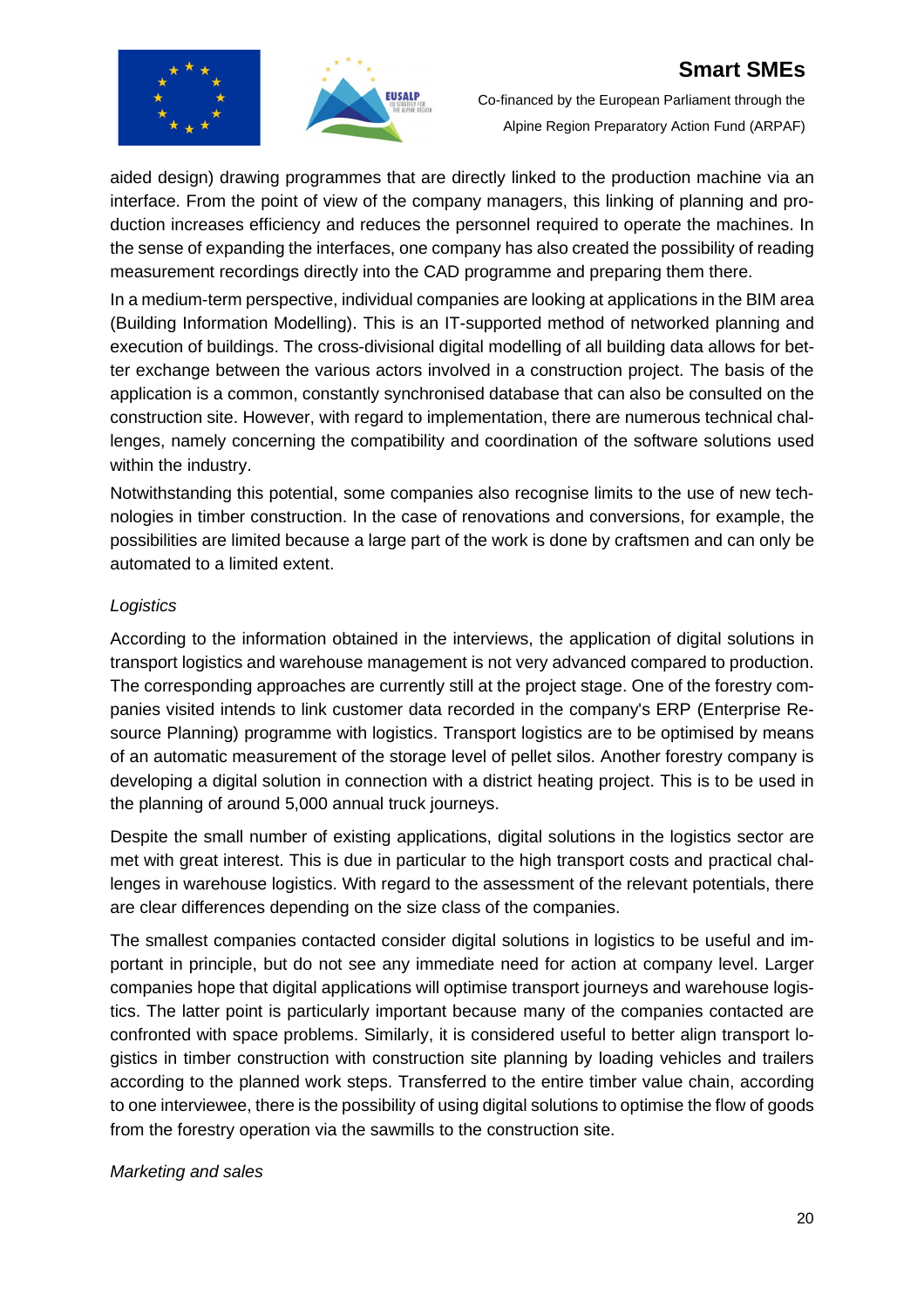



Co-financed by the European Parliament through the Alpine Region Preparatory Action Fund (ARPAF)

The interviews show that all businesses are engaged in digital marketing and sales strategies and use corresponding tools. The company's online presence is generally considered important. In addition, the managers interviewed unanimously believe that digitalisation opens up new opportunities in marketing and sales. A company's own website and social media are the most frequently used means to ensure the company's online presence.

Regardless of their size, all contact businesses have a website, which has either been renewed in recent years or is soon to be modernised. In most cases, the website provides an insight into the activities of the business and presents the most important products. The usefulness of the website is undisputed in all companies, even if the effort for updating it is considered high. From the point of view of the company managers, the website is an indispensable means of ensuring a minimum online presence. In certain cases, it also helps to attract new customers and increase turnover.

Webshops in the actual sense are currently still an exception, although many of the interviewed company managers have already looked into such solutions. The technical effort required to set up a webshop is often seen as disproportionate. The managers of micro-enterprises in particular also recognise difficulties in operating a webshop, namely with regard to the availability of products, transport logistics and delivery times. Finally, due to the primarily local orientation of most businesses, the additional market potential that can be tapped with online sales channels is seen as limited. Notwithstanding these challenges, the interviewees assume that the importance of web shops will increase in the future as a result of the changed buying behaviour of younger people in particular.

One forestry company that already has a web shop considers the response achieved so far to be low. The costs of the web shop have not yet been offset by additional orders. However, the web shop makes it possible to reach customers outside the traditional area of the company. Possible alternatives for webshops are complete price and product catalogues on the internet as well as the presence on established online sales platforms of the timber industry.

In addition to the website, the companies use social media channels to increase their visibility. Facebook, Instagram and LinkedIn were mentioned in the interviews. The use of these online networks variy in the companies. For time reasons, not all company managers are able to ensure a regular presence on the social media channels, even if accounts have been set up. In three companies, the online networks are systematically used to publicise the company's activities and products. One larger company has explicitly entrusted this task to some of its employees.

The experiences of businesses that make greater use of social networks are unreservedly positive. From the point of view of the interviewed persons, social media not only increase the visibility of the companies, but also create new customer contacts and increase turnover. One business manager interviewed believes that online networks are much more efficient for marketing than the website. They also allowed to compensate for traditional deficits of the forestry and timber industry in this area.

A more extensive use of digital means beyond the instruments mentioned does not currently take place in the companies. Nevertheless, the development potential that digitalisation brings to sales is seen as great. This applies in particular to applications in the area of virtual reality,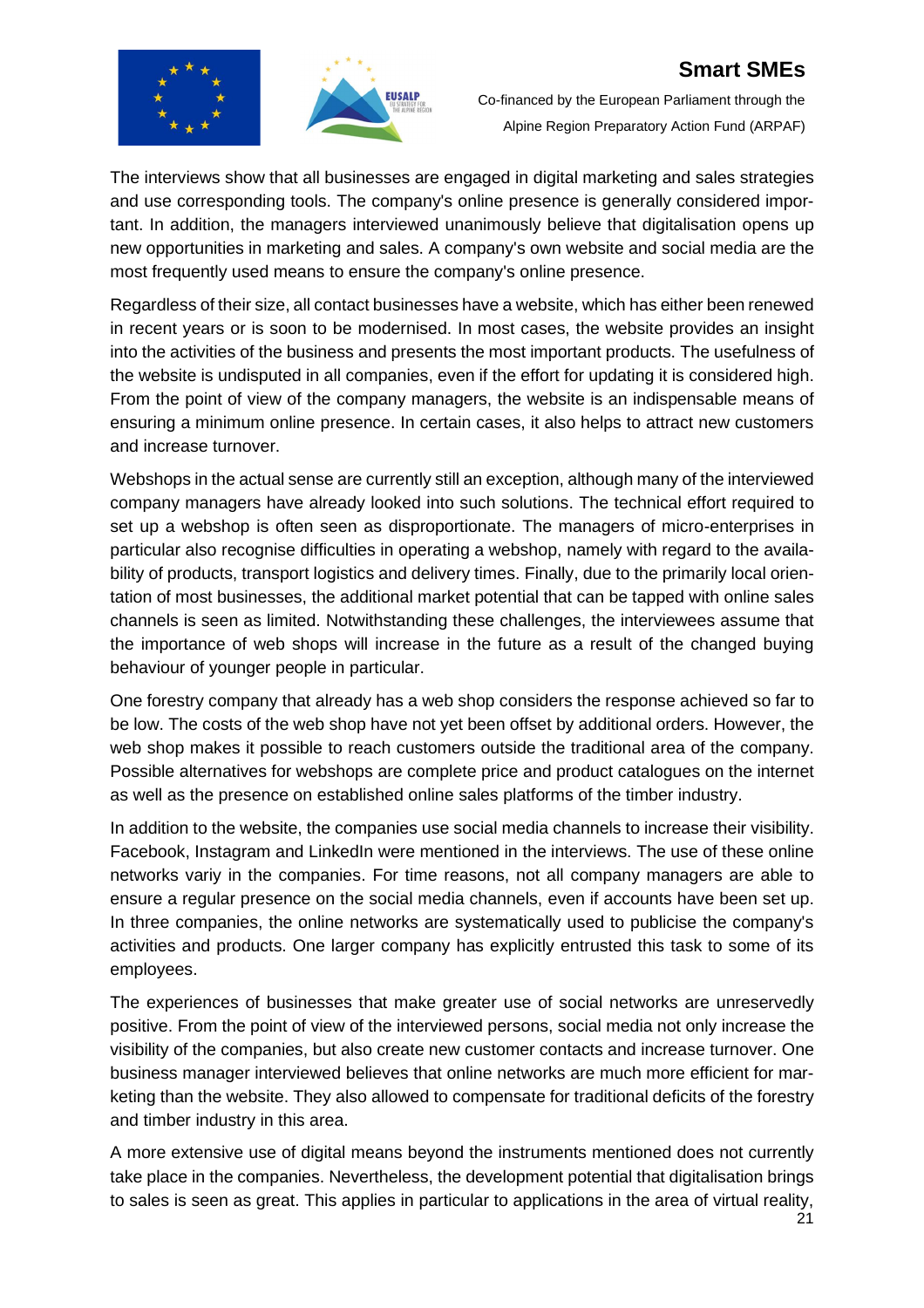



which create a new customer experience. Such technologies are of particular interest in timber construction, as they allow the customer to directly adjust properties of the object, such as structures and colours. In architecture, it is possible to allow the customer to experience the space virtually. However, these are complex applications that overtax businesses in terms of personnel as well as technically and financially. As an alternative to online applications in the field of virtual reality, 3D visualisations of objects are used to a limited extent in customer contacts.

#### *Administrative processes and management*

All of the companies contacted use digital applications to simplify the handling of internal administrative processes. The degree of digitalisation of these internal processes depends strongly on the size of the company. Smaller companies with few employees sometimes do without elaborate technical systems, as the associated investments are considered too high and the efficiency gains too low. In some cases, the companies use standard applications for administration and accounting. The following examples of the use of digital technologies in administration were mentioned in the interviews:

- Order entry, management and invoicing
- Preparation of quotations and post-calculation
- Address recording
- Digital archiving
- Personnel planning and working time recording
- Accounting and finance
- Material orders

Several companies have created links between some of these areas on their own initiative in order to achieve efficiency gains in this way. In particular, digital solutions are being used in the timber construction sector that make it possible to link working time recording with order management and invoicing. Workers enter their hours via their smartphone. These are assigned to the various projects and construction sites and flow into the order management via an interface. The post-calculation of the orders can be generated automatically in this way without having to calculate or enter the working time again. There is also a link with payroll accounting.

Similarly, one company is currently implementing a project in cooperation with the industry association that aims to unite all aspects of human resources on a digital platform. The platform is not only intended to simplify the recording of working hours and payroll accounting, but also to serve as a means of communication, for example, by informing employees about training opportunities. Analogous to this use, a company intends to unite all work steps from the offer to the order confirmation to the execution, invoicing and post-calculation in one system within the next few years.

A forestry company recognises great potential in process management. Digital solutions could help to ensure continuity in the event of staff changes and replacements. Corresponding processes would also allow processes to continue seamlessly regardless of the personnel constellation.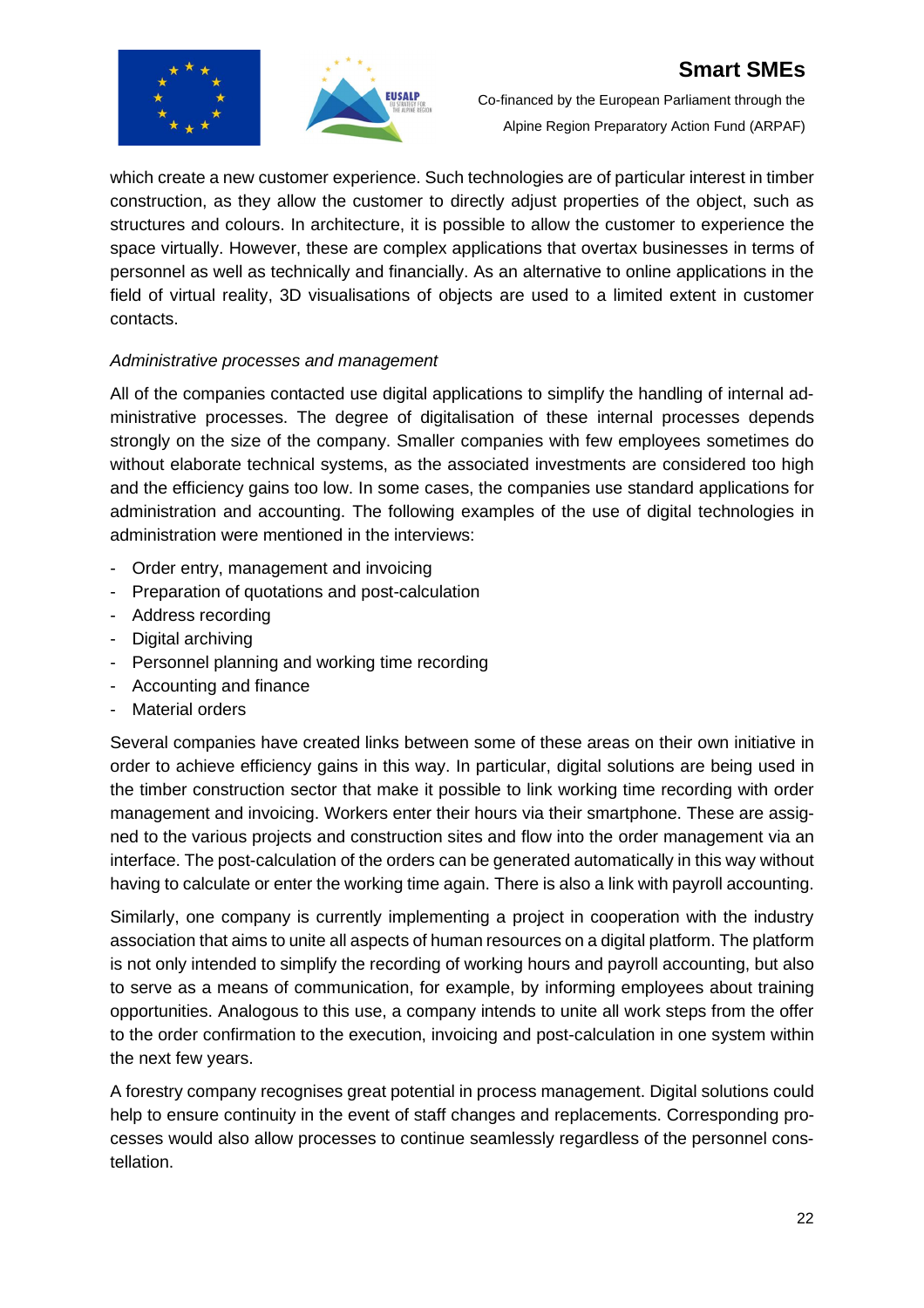



Co-financed by the European Parliament through the Alpine Region Preparatory Action Fund (ARPAF)

From the point of view of the companies that have consistently implemented processes to digitise administrative processes, the solutions found are associated with numerous advantages. In addition to the gain in efficiency in terms of time and the necessary resources, they also refer to the better traceability of orders, the clean archiving and the lower susceptibility to errors of digital systems. In contrast, some of the micro-enterprises contacted criticise the high effort required for the implementation of digital solutions in the administrative area as well as the complexity and lack of user-friendliness of the IT applications.

#### *Supra-company applications*

Several interviews show that inter-company digital applications offer great optimisation potential for the entire timber value chain. In the view of some company managers, such solutions could improve logistical processes and increase efficiency in timber construction. With regard to timber construction, applications in the BIM area are of particular interest, which allow the planning and production levels to be linked across companies and occupational groups by means of a common platform. One main difficulty in this context is that the various players in timber construction use different IT solutions. For this reason, the implementation horizon of the corresponding projects is considered to be extremely long.

Another area of application for inter-company digital solutions concerns the preparation of offers. A common platform of all relevant professional groups in timber construction would make it possible to quickly calculate the price of a timber construction in different variants and designs for the benefit of customers and architects. In this area, too, different programme standards make cooperation between the companies difficult.

Inter-company digital solutions are also seen as important for practical reasons. Many companies in the forestry and timber industry do not have the strategic size to build complex digital applications on their own. Cooperation with other companies is therefore essential. According to one company manager, digital innovations could be implemented much faster if greater importance were attached to the exchange of experience between companies. Often a lot of time is lost working out solutions at company level. This weakens the competitiveness and efficiency of the wood value chain as a whole.

## **Investment in digitisation projects and cost-benefit ratio**

The interviews show that the companies' investments in digitalisation projects are generally high. They concern in particular the area of digitally supported machines as well as IT applications, licence fees and websites.

The extent of the investments cannot be precisely quantified or compared between the individual companies. Nevertheless, the interviews conducted show that, depending on the size of the company, between 5,000 and 25,000 Swiss francs are invested annually in updating software solutions, internet presence and new programmes. In the case of individual projects such as programmes and interfaces specially developed for the business, the costs can be even higher. In addition, there are amortisation costs and licence fees. According to an operations manager, investments in digitalisation have increased significantly in recent years. It is one of the areas where the highest costs are incurred. Unlike machines, which can be used for twenty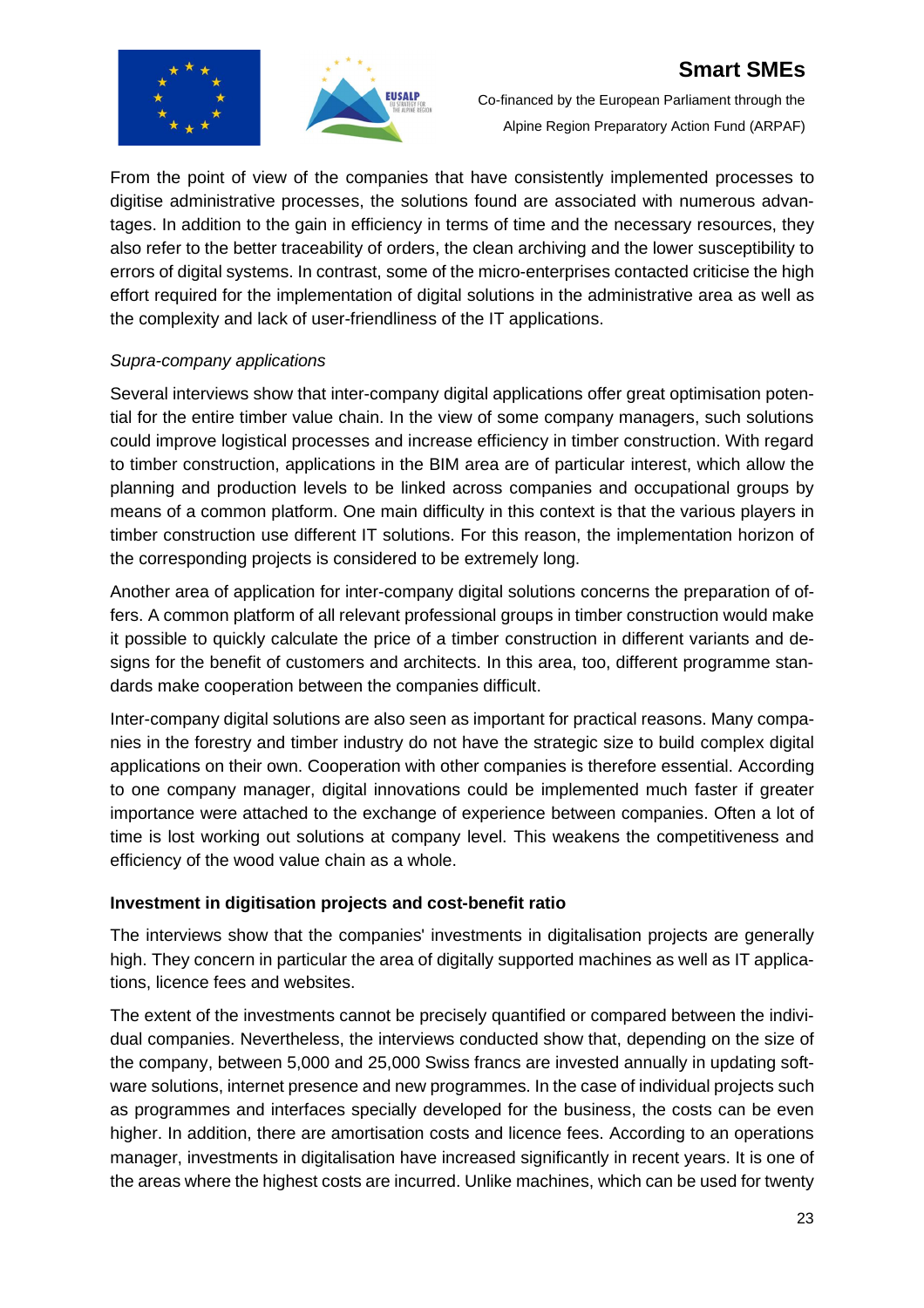

to thirty years, digitalisation requires continuous investment, not only financially, but also in the areas of training and information.

Most of the company managers interviewed consider it difficult to precisely quantify the costbenefit ratio of digital solutions. Nevertheless, the general view is that the investments are worthwhile from a business perspective. The benefits are seen in improved productivity, increased profitability and generally a strengthening of the company's competitiveness. With regard to turnover gains, reference can be made to the example of a micro-enterprise which, thanks to the new website, generates additional orders amounting to around 30'000 to 50'000 Swiss francs annually. In production, added value results from the new technological possibilities associated with digitalisation.

Despite these various advantages, the cost-benefit ratio is also assessed critically, namely by representatives of smaller companies. From the point of view of a business manager, digital solutions can also lead to greater effort if, for example, the operation is not intuitive enough for the employees. Depending on the size of the business, a digital solution may not be worthwhile.

#### **Measures for staff qualification and further training**

The interviews make it clear that the qualification of staff is seen as a central factor in being able to successfully implement digital solutions. At the same time, they show that dealing with digital machines and applications requires new qualifications.

The managers are unanimous in their opinion that the requirements in the IT sector are becoming more and more demanding and that the professional profiles in the forestry and timber industry are therefore also changing. Although manual work remains important, IT skills are increasingly in demand. Due to the new technological possibilities, there is partly a shift of jobs within the companies. In timber construction, for example, the need for personnel in the areas of planning and drawing is increasing, while fewer employees are needed to operate the machines. Several company managers recognise this development as an opportunity to further develop the professions in the forestry and timber industry and to address people with other qualification profiles. It is also pointed out that digital skills must play a more important role in training in the future. Corresponding projects, which are specifically aimed at apprentices, are currently being implemented.

In general, the interviews show that the company managers attach great importance to the qualification of the staff. The expertise of the employees is seen as crucial in order to ensure the competitiveness of the business in the long term and to be able to take advantage of opportunities on the market. For this reason, the companies support their staff in training and further education and recognise an added value in corresponding measures.

The approaches that are followed are very different. When purchasing a digitally supported machine or a new IT application, the training of the employees is in most cases ensured by the supplier, according to information from the company managers. In addition, larger companies organise internal training for their employees. In some companies, internal training measures are primarily aimed at members of the management. The person in charge of a micro-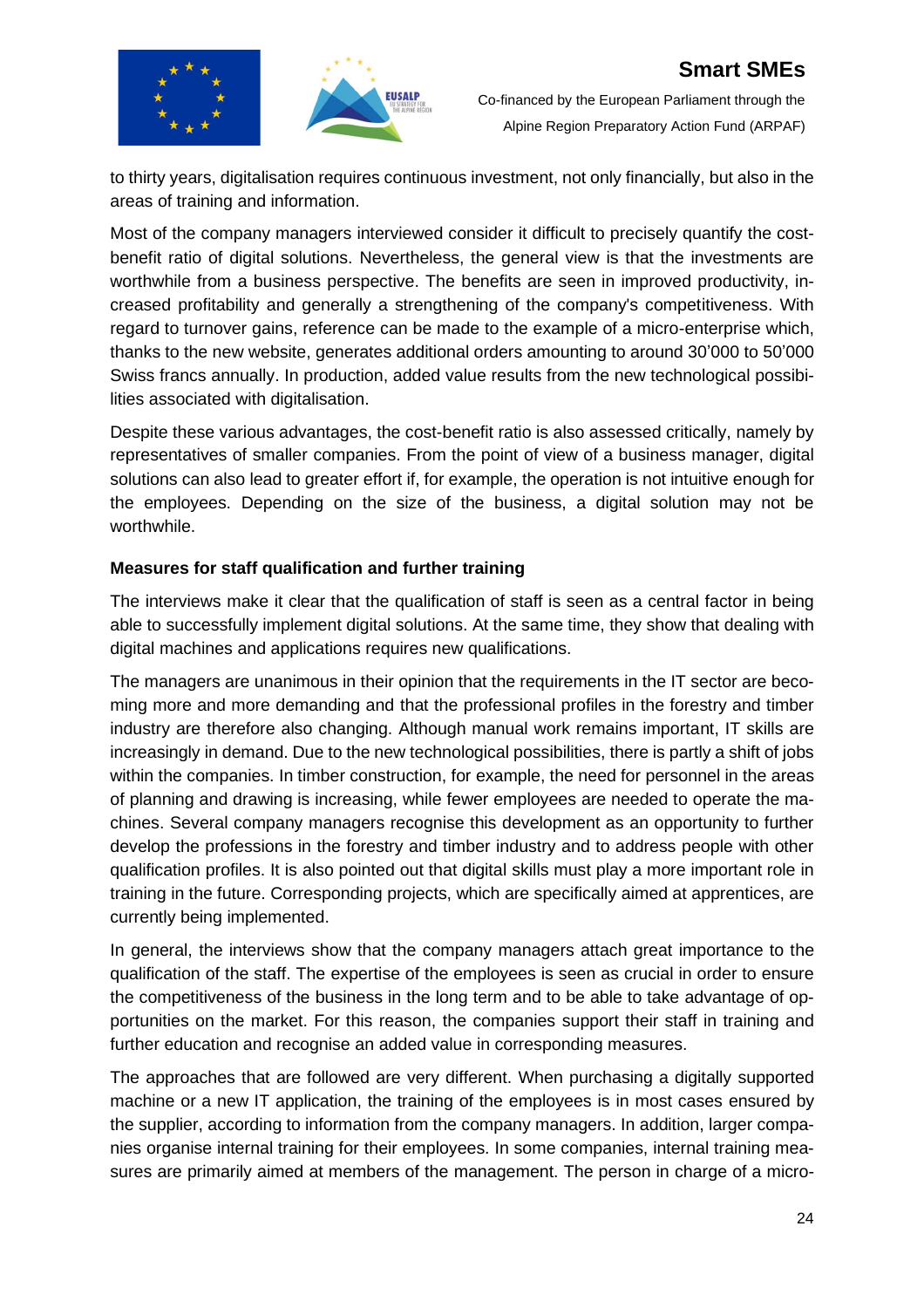



enterprise states that due to the small size of the company, no internal further training is offered in the actual sense.

The interviews make it clear that most of the companies are aware of external further training offers. These are provided by professional associations and educational institutions outside the canton of Valais, among others, and concern the most diverse areas of the forestry and timber industry. Aspects of digitalisation and new technologies are not necessarily in the foreground. The use of these offers by the companies seems to be limited. According to a company manager, the further training offers are not always sufficiently geared to the specific tasks that the employees take on. Further difficulties can result from a lack of time availability, the geographical distance of the further training institutions as well as the partial lack of interest or the insufficient basic knowledge of the employees. In addition, it is mentioned that employees in the forestry and timber industry are more interested in manual activities than in partly complex IT applications due to their job profile.

Finally, the age of the employees is also addressed in connection with the qualification of the staff and further training offers. Several company managers point out that younger employees are more willing to attend further training and to deal with digital solutions. Well-trained younger employees always bring new knowledge with them, which can then be implemented at the company level. In view of the challenges of digitalisation, a young workforce is therefore an advantage.

## **Public support and innovation networks**

Even though the companies contacted are generally aware of the support options in the area of innovation and digitisation, only very few actually make use of such instruments. Only one company approached a public agency to finance an innovative project. This was a project focused on digitalisation in timber construction and carried out in collaboration with the Valais University of Applied Sciences (HES-SO). In this case, the project partners submitted a funding request to the funding agency Innosuisse.

The answers of all other company managers show that the instruments and vessels of innovation promotion are not seen as central for the further development and competitiveness of the company. Many companies also do not see any concrete added value for the company in the support measures. Practical reasons also seem to explain why the support offered by public agencies is hardly used. Individual company managers point out that the time required to submit applications is very high and associated with bureaucratic hurdles. Therefore, the company managers consider it more efficient to initiate innovations through their own networks and contacts. Finally, with regard to public support, it is noted that financial resources alone are of little help. It is important to have experts who can provide advice and training on the companies and communicate new project ideas.

In both the machinery and software sectors, companies rely mainly on the information provided to them by their suppliers and partners. The latter are expected to keep the companies informed about innovations and optimisation possibilities. Cooperation seems to meet the needs of most companies. Occasionally it is pointed out that commercial interests can be in the foreground during consultations. In addition, there was a risk of a dependency relationship with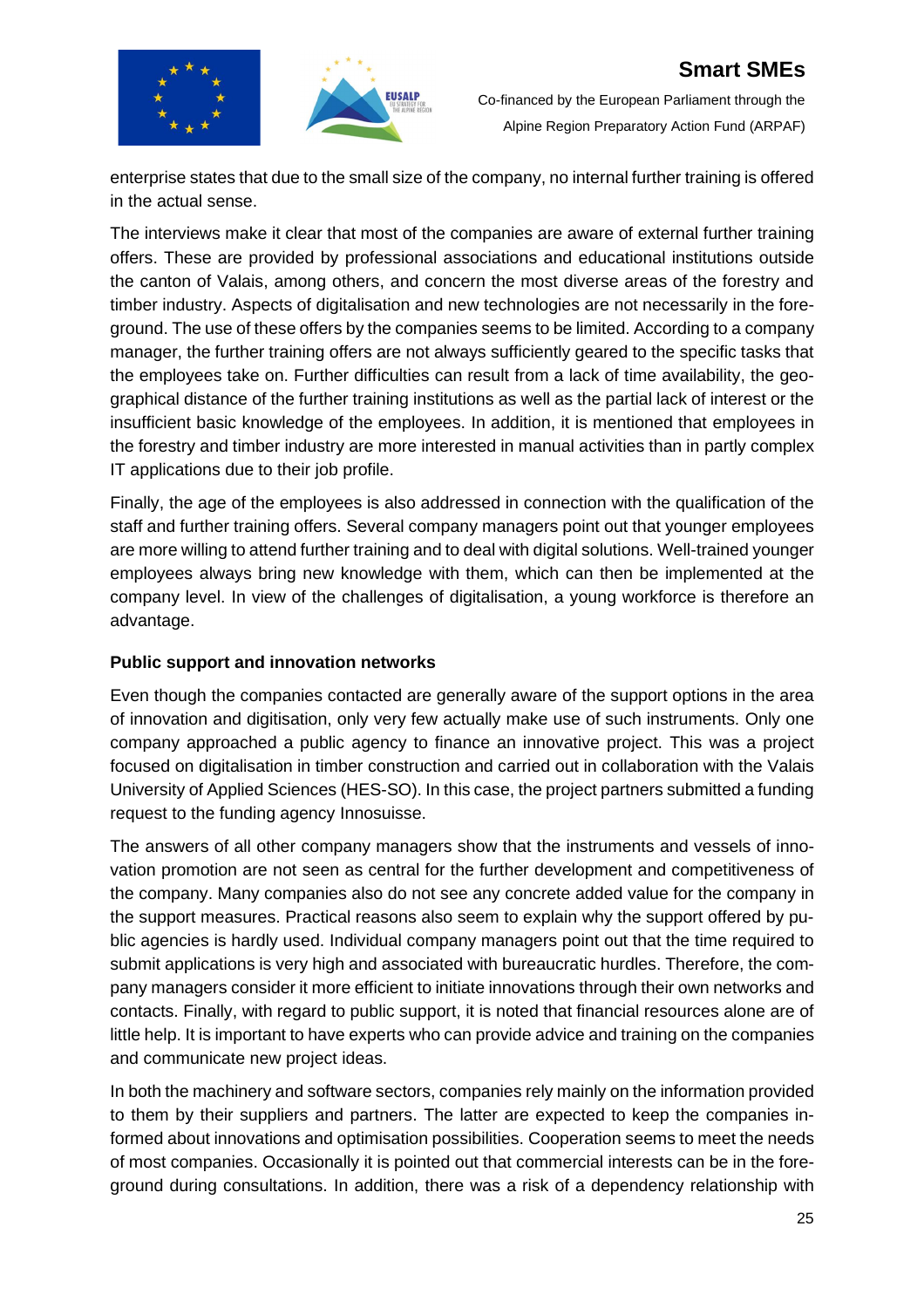



the suppliers. Against this background, two company managers suggested the creation of an independent advisory body. Such a body would make it possible to be independent of the suppliers and to examine different options in the planning phase.

In addition to contacts with suppliers, the companies rely on trade fairs, magazines and internet research to inform themselves about the new technological possibilities. In some cases, contact is also sought with universities in order to evaluate optimisation potential and work out concrete projects. For example, one forestry operation carried out a project on the digitalisation of the supply chain with students from the University of Applied Sciences Northwestern Switzerland. Other companies are in selective exchange with the Wood Competence Centre in Biel. For certain companies, the respective cantonal association also plays an important role as a platform for inter-company exchange. Within this framework, technical questions can be discussed with other companies and information about ongoing projects can be passed on. Similarly, there are regional groups in the forestry sector that facilitate mutual information about company innovations. With regard to the exchange of companies with companies from other sectors on digital solutions, the interviews make it clear that this only takes place in individual cases and is limited to an informal framework.

## **Practical challenges**

In the interviews, the company managers were asked about any difficulties and obstacles that arise in connection with digitisation strategies. The answers make it clear that these exist in various areas. In particular, a lack of time and financial resources, unsuitable software and hardware, a lack of qualified personnel and insufficient cooperation at inter-company level were mentioned. The quality of the digital infrastructure is only perceived as an obstacle in a few cases.

## *Lack of time and financial resources*

Lack of time and financial resources are mentioned as obstacles in connection with digitisation projects by several interviewees. This is especially the case in micro-enterprises, where often only one person takes care of operational innovations. It is also emphasised that digital solutions and the corresponding consultations are often expensive, without it being clear in advance whether there is really any added value for the company. There are also costs for training employees in the new technologies. The successful implementation of digital innovations therefore requires financial resources that are beyond the means of many companies.

## *Unsuitable software and hardware*

From the interviews it emerges that the commercially available software applications only partially meet the needs of the enterprises. The complexity and the lack of flexibility of the programmes are criticised in particular. Many IT applications overburden the employees, who usually have little relation to the new technologies. In addition, it is difficult to adapt existing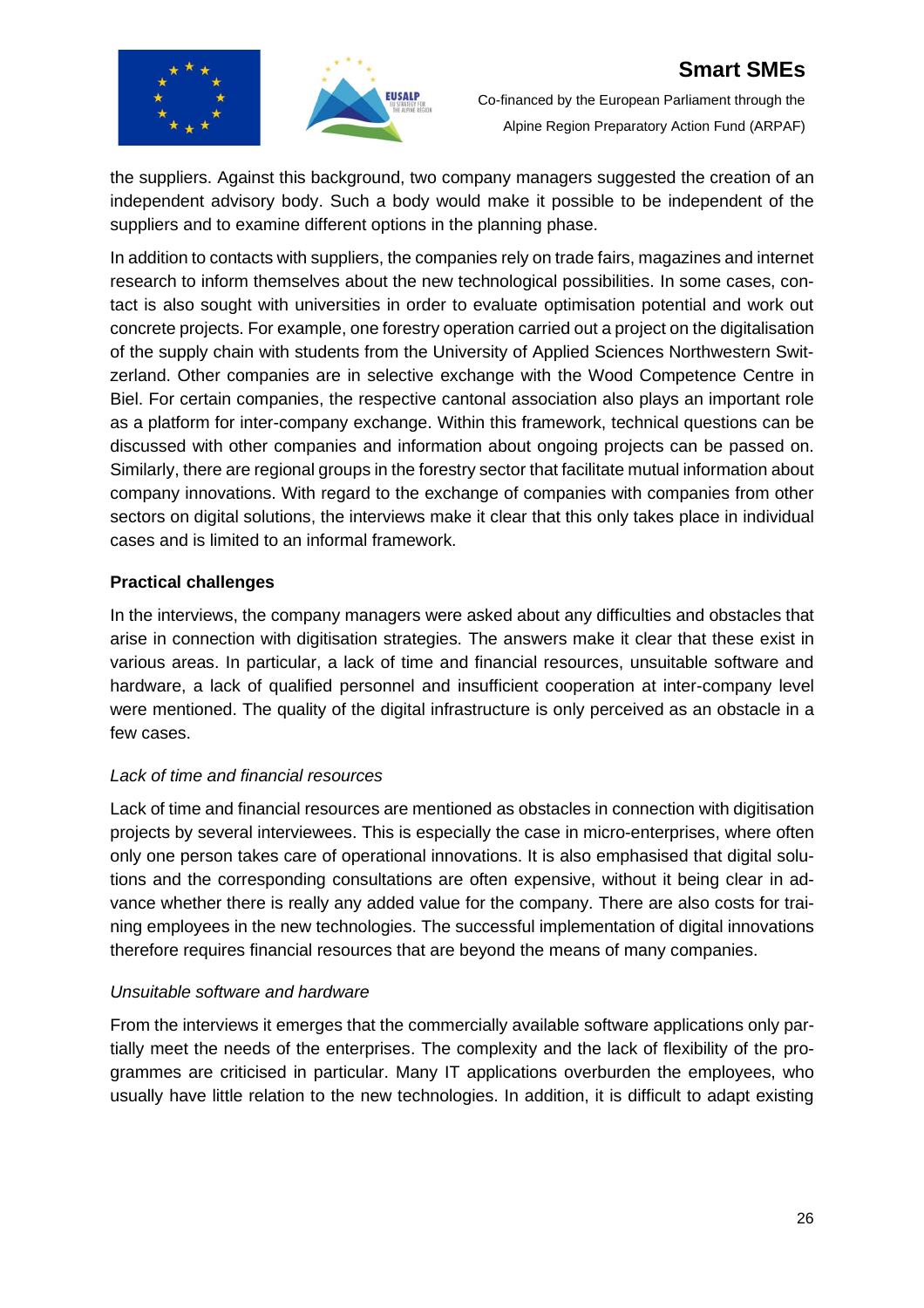



programmes to the specific needs of the companies. As an example in this context, reference is made to the software for preparing offers.

Industry solutions are used in various areas. However, their usefulness is judged differently. While some company managers recognise that the forestry and timber industry is lagging behind in the development of sectoral solutions, others are of the opinion that these often do not meet the needs of the companies sufficiently. For example, they do not take into account the diversification of enterprises, especially in forestry.

Another difficulty in the area of software concerns the compatibility of the programmes used. Several company managers regret that the various actors in the timber value chain have not yet agreed on common formats. This makes the exchange more difficult.

In addition to software, hardware is also addressed. From the point of view of an operations manager, there are certain limitations associated with the available devices. There are no devices on the market that are stable enough to be used on the construction site. In addition, larger laptops would be needed that would allow construction plans to be consulted outside the office.

## *Lack of qualified personnel*

The interviews confirm the central importance of staff for the implementation of digital innovations. Several companies contacted point out that the obstacles in connection with digitalisation are less in the technical area than in the personnel area. Due to the particularly pronounced shortage of skilled workers in Valais, it is generally difficult to find employees with the necessary qualification profiles. This could jeopardise the implementation of certain projects. The lack of young talent in certain professions also contributes to the fact that the starting position for operational innovations tends to be difficult.

Finally, various business managers note that there is a risk of overtaxing employees in connection with digitalisation. Digital solutions always bring with them the danger that staff will be left behind. This is related to the fact that IT skills have not been sufficiently taken into account in training so far.

## *Insufficient inter-company cooperation*

Some company managers see the lack of inter-company cooperation as a major obstacle to the successful implementation of digital projects. Many solutions would have to be developed or coordinated at inter-company level. However, in most cases this coordination does not take place. This delays many optimisations that would be important for the entire value chain.

## *Digital infrastructure*

With regard to the quality of the digital infrastructure, the interviews reveal a heterogeneous picture. In the majority of the companies contacted, there are no particular difficulties in connection with the internet connection. This is considered to be sufficient and in line with the needs of the company. Certain businesses in peripheral regions that are not yet connected to the fibre optic network were able to achieve improvements and increase the transmission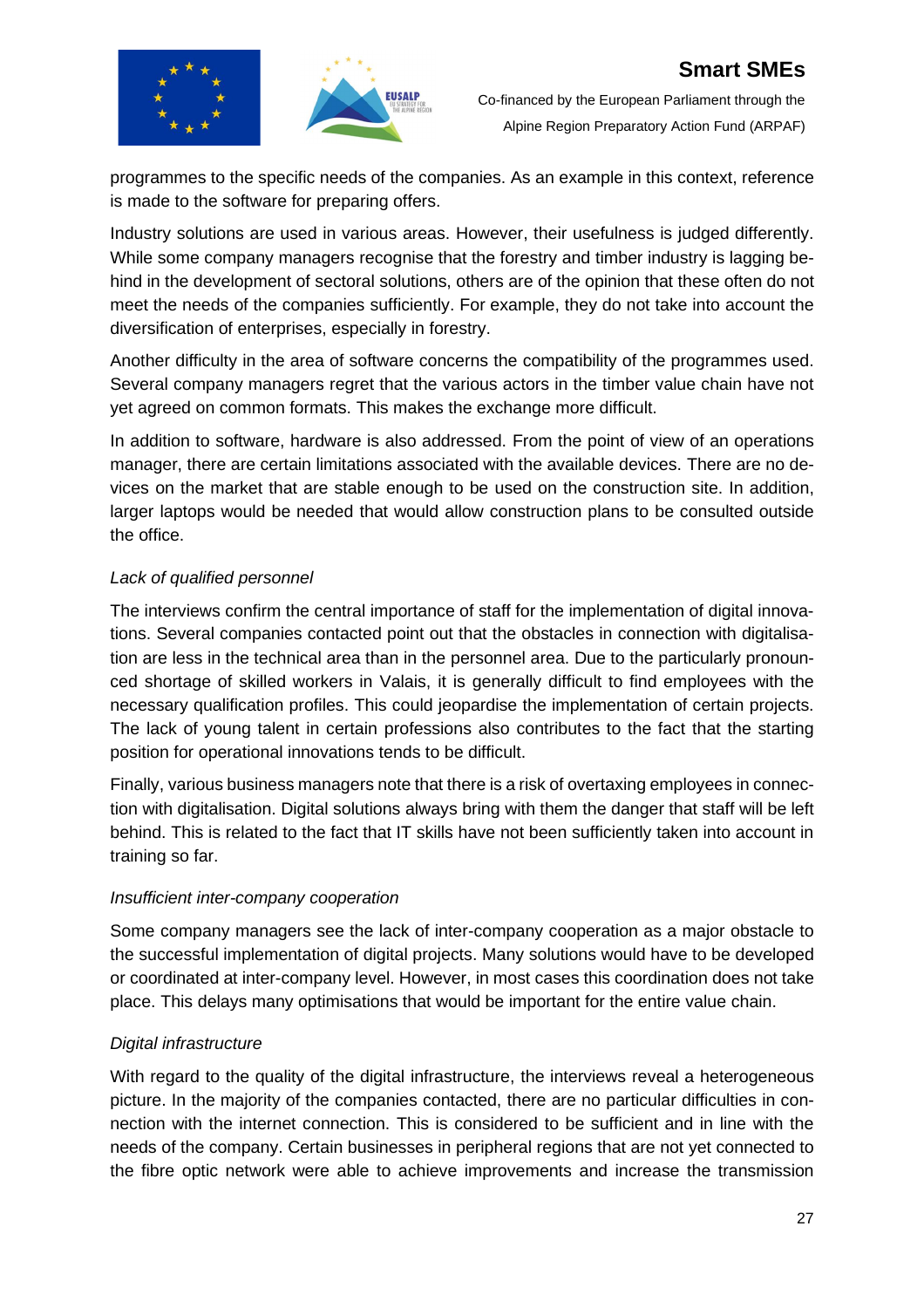



Co-financed by the European Parliament through the Alpine Region Preparatory Action Fund (ARPAF)

speed in cooperation with their internet provider or the municipality. In most cases, the remaining disadvantages are not considered decisive with regard to the implementation of digital solutions. At the same time, it is emphasised that the demands on the transmission rate will continue to increase in the coming years. Additional needs would arise namely from a switch to cloud solutions and decentralised servers as well as from the higher data volumes that have to be transmitted in connection with BIM applications.

One company manager considers the poor quality of the internet connection as a crucial obstacle to the implementation of digital solutions. Due to the insufficient transmission rate, many important projects could not be implemented. For certain applications, such as the synchronous transmission of construction plans to mobile devices, a fibre optic connection is indispensable.

Mobile phone coverage is mentioned in a conversation. The head of a forestry company states that the insufficient mobile phone coverage in certain alpine areas is problematic for carrying out the work.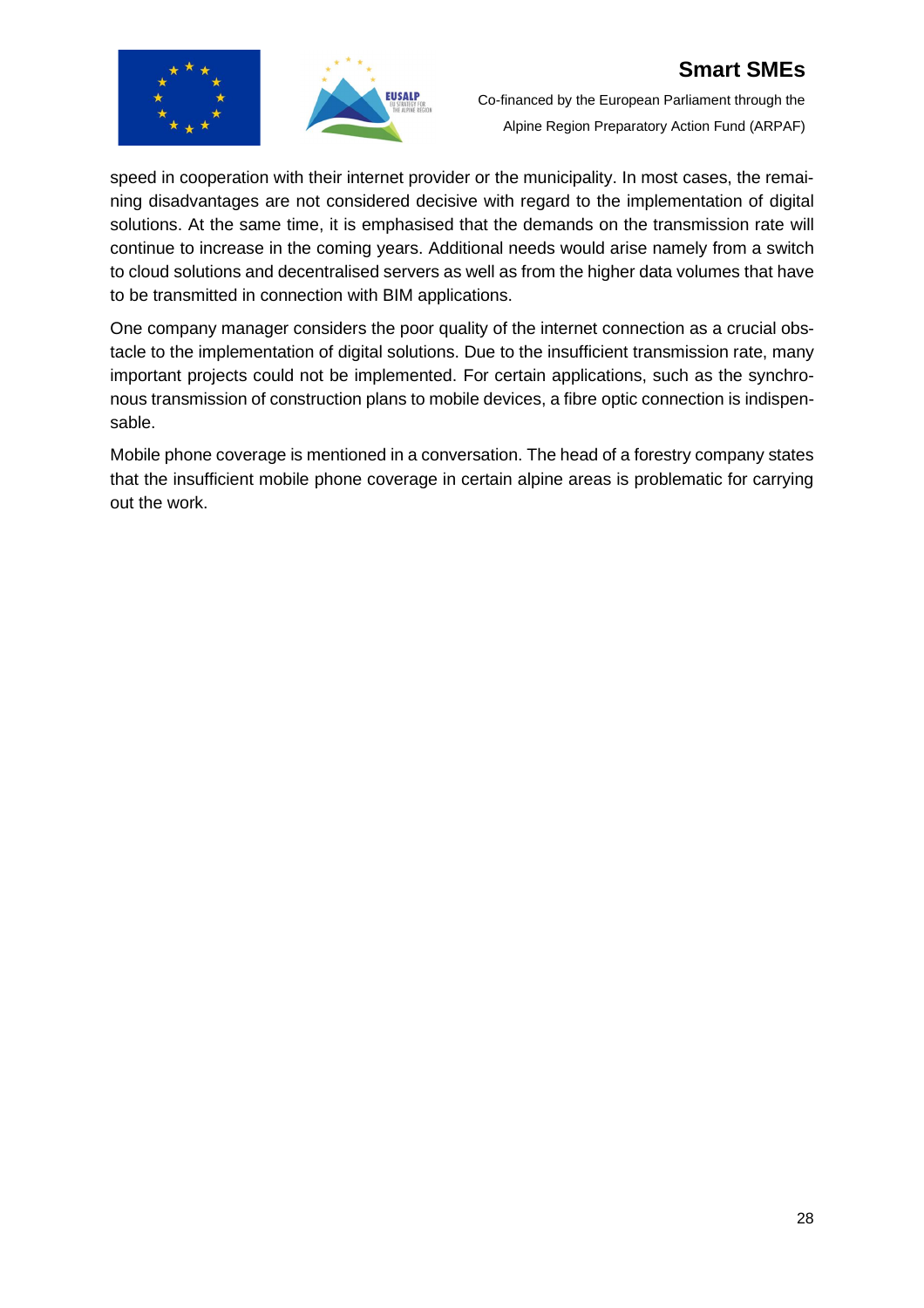



## **Conclusions**

The interviews conducted as part of this study show how individual SMEs in the wood value chain in the canton of Valais are dealing with the challenge of digitalisation and what strategies they are pursuing in this regard. The most important findings are summarised below.

## *Open to new technologies*

Although the conditions for the application of digital solutions in the companies of the wood value chain are fundamentally more difficult than in other sectors, there is a regular and broad discussion of the new technologies in the companies. Regardless of their size, the companies attach central importance to the topic of digitalisation and strive to use corresponding applications based on their priorities and resources. Despite the traditional focus of most companies on craft activities, it is generally considered that digitalisation opens up new perspectives for the sector and has a strong impact on the competitiveness of companies. In addition, most business managers note that the topic is generally gaining in importance.

## *Selective improvements based on careful cost-benefit analyses*

The businesses contacted implement digital solutions in different areas. The most widespread applications concern marketing, production and internal processes such as accounting and bookkeeping. In purchasing and logistics, digital solutions are currently hardly widespread, even though individual companies are looking into corresponding optimisations. As a rule, the company innovations are not based on a digitisation strategy in which all areas of the company's activities are taken into account in the sense of an overall concept. Rather, the interviews make it clear that improvements are usually planned and implemented selectively and are based on carefully conducted cost-benefit analyses. An important role in the implementation of digital solutions is also played by the company's financial, time and human resources as well as the IT affinity of the persons entrusted with the management.

## *Key factor personnel*

The interviews show that the qualification of staff is generally regarded as a key factor for the successful implementation of digital solutions. Measures in the areas of education and training therefore enjoy a high priority at the company level. Despite this commitment, many companies face challenges in connection with digitalisation in the area of human resources. In particular, there is a risk of employees being overstrained by complex IT solutions. In addition, companies are affected to varying degrees by the shortage of skilled workers. The peripheral location of the canton of Valais and the geographical distance of important educational institutions prove to be aggravating factors in this regard.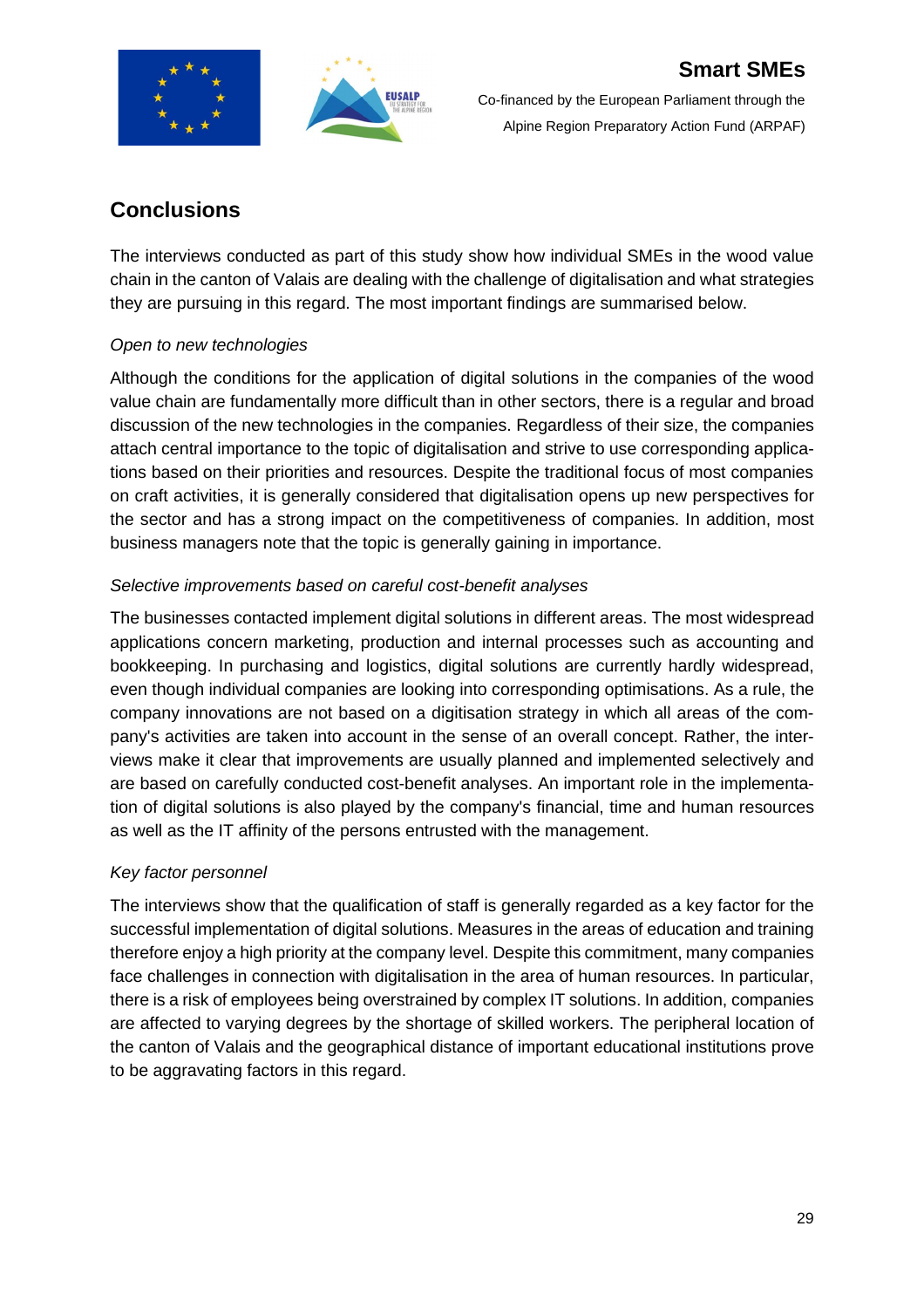## *A sufficient digital infrastructure*

The quality of the digital infrastructure is not an obstacle to the implementation of digital solutions for most of the companies surveyed. At the same time, it is emphasised that the requirements for transmission rates will continue to increase in the coming years.

## *The challenge of inter-company cooperation and innovation networks*

The companies use various channels to inform themselves about new technological possibilities and to use the corresponding potentials. In addition to contacts with suppliers, trade fairs, magazines, internet research and professional associations are important. The lack of an independent information and advice centre on IT solutions is regretted by individual company managers. The interviews also make it clear that inter-company cooperation for the development of digital solutions is not very pronounced, neither within the sector nor across sectors. According to the assessment of several interviewees, this has a negative impact on the innovation potential of the companies. Furthermore, the companies are hardly integrated into the networks of public innovation promotion and only use their instruments in individual cases. With regard to the further strengthening of the value chain and the use of new technological possibilities, the question arises as to how improvements can be achieved in these two areas.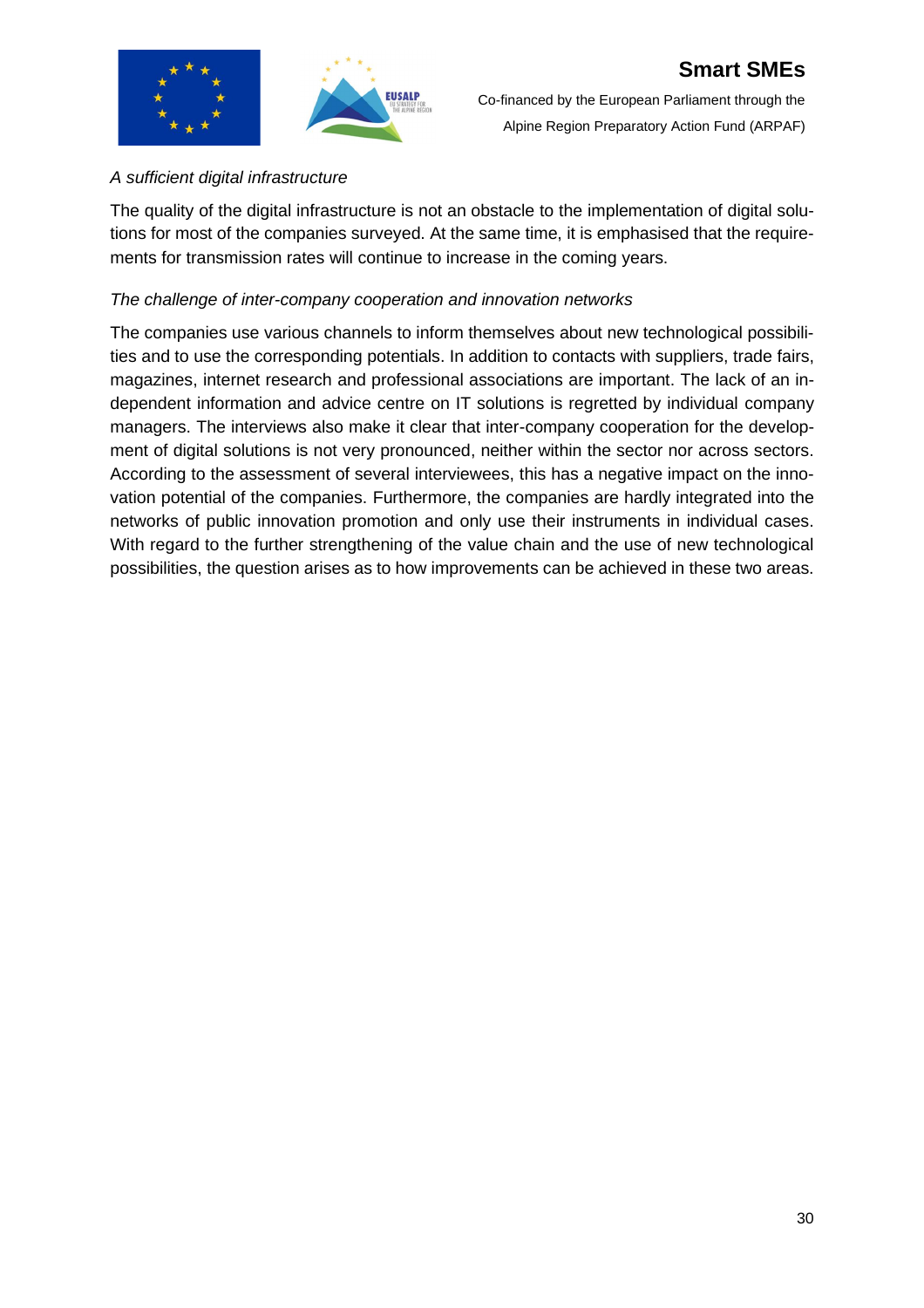



## **Annex**

## **List of interviews**

## *Forestry operations*

Olivier Bourdin, Cône de Thyon. Interview on 26.08.2020 in Sion. Willy Werlen, Forest Goms. Conversation on 30.6.2020 in Reckingen.

## *Sawmills*

Jean-Charles Astori, Astori Frères SA. 26.08.2020 in Sion. Lionel Beney, BL Bois. 02.09.2020 in Icogne. Bernard Zanella, Zanella Holz AG. 23.06.2020 in Turtmann.

## *Joineries and carpentries, timber construction*

Pascal Abgottspon, Abgottspon Werlen Architekten. 25.08.2020 in Visp. Marc Joris, Moulin menuiserie. 12.08.2020 in Vollèges. Maxime Métrailler, Les Artisans du Bois. 10.08.2020 in Nendaz. Fabian Nussbaumer, Nussbaumer. 30.06.2020 in Naters. Johann O'Connell, A-Real Architectes. 02.09.2020 in Sierre. Ulrich Weger, Holzbau Weger. 30.06.2020 in Münster.

## *Associations*

Christina Giesch, Valais Forest. 24.08.2020 in Sion. Thomas Lochmatter, Association of Swiss Master Carpenters and Furniture Makers, Upper Valais Section. 23.06.2020 in Visp.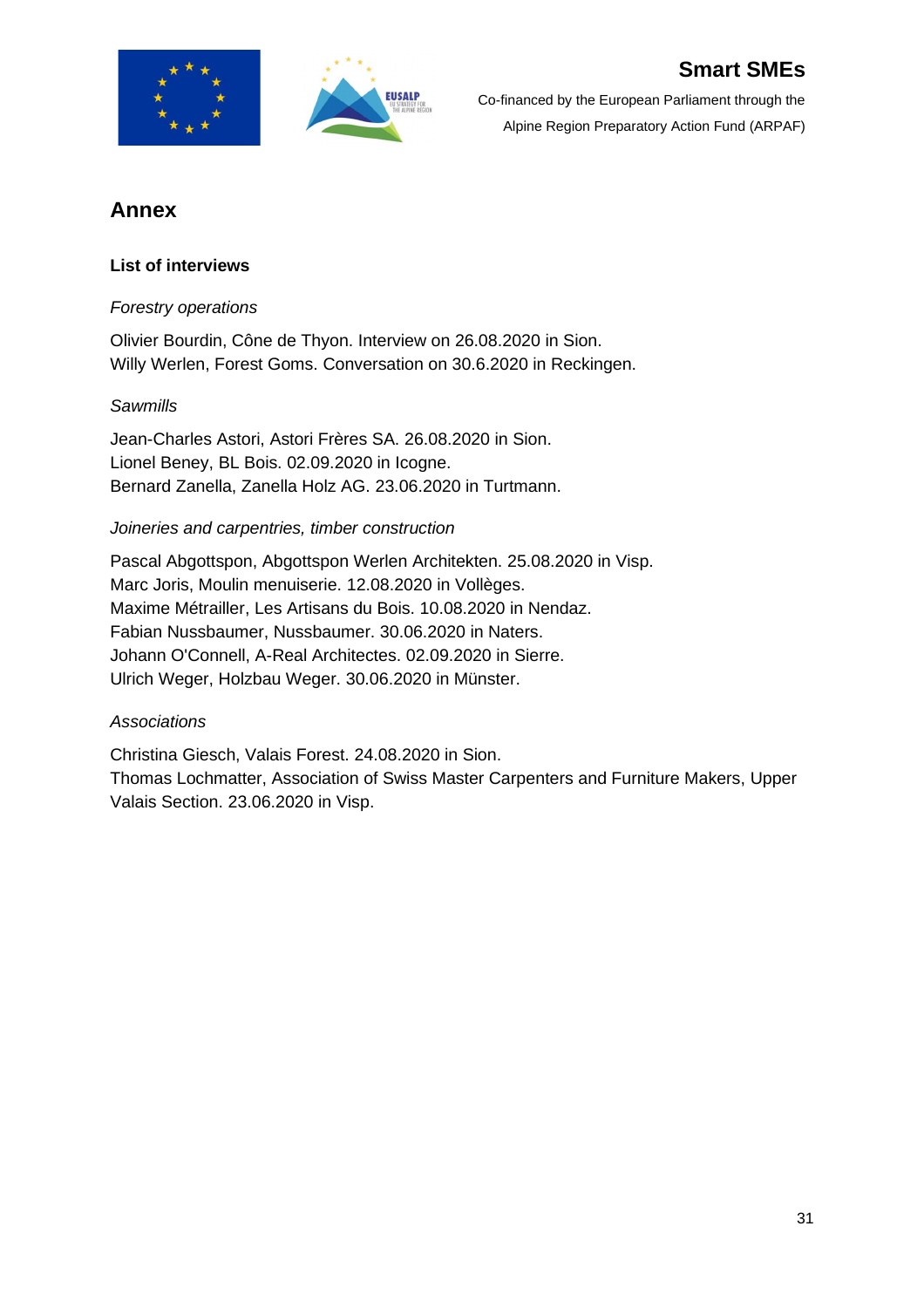



# **Appendix**

## **Standard interview questionnaire**

*1. Company portrait*

Number of employees Product range

## *2. Wood value chain*

What is the importance of regional cooperation for the company? What are the opportunities, what are the challenges?

## *3. Use of digital technologies*

To what extent does digitalisation play a role in the corporate strategy?

In which areas of the company's activities are digital solutions mainly used?

- Purchasing
- Production processes
- Logistics
- Sales/Marketing
- Management

Can the company's financial expenditure for digitisation projects be quantified (low - medium - high)?

How can the cost-benefit ratio of digitisation projects be assessed?

Are there further training opportunities for employees in the area of digitalisation?

## *4. Assessment of the potentials and challenges*

To what extent does digitalisation open up new opportunities for the company?

In which areas is there the greatest potential?

Are there fears or risks associated with digitalisation (e.g. new players, market displacement, etc.)?

What are the obstacles to the elaboration of a digitisation strategy and the implementation of the corresponding projects (e.g.: Lack of qualified staff, data protection, data security, financial outlay, performance of the internet connection, etc.)?

## *5. Support*

Does the company receive support for the implementation of digitisation projects (e.g.: public innovation funding, Swiss mountain aid, etc.)?

Is there an exchange on digitisation projects (e.g. : industry associations, partner companies)?